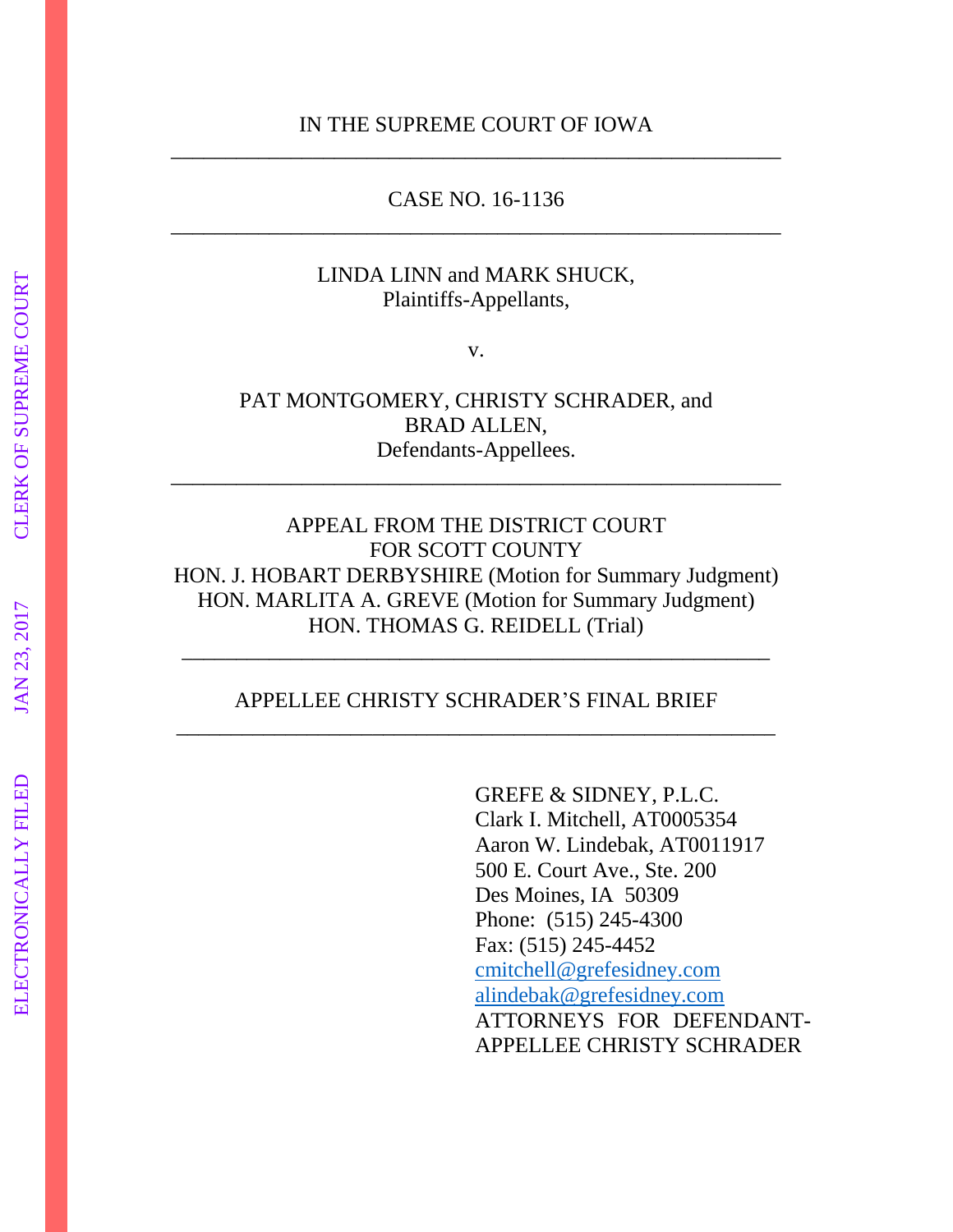# **TABLE OF CONTENTS**

| $\mathbf{I}$ . | THE DISTRICT COURT WAS CORRECT IN GRANTING<br>PARTIAL SUMMARY JUDGMENT ON SHUCK'S<br>DEFAMATION CLAIM BECAUSE THE STATUTE OF                                                              |
|----------------|-------------------------------------------------------------------------------------------------------------------------------------------------------------------------------------------|
|                | The Statute Of Limitations Period Begins When The Alleged<br>A.<br>Iowa should not adopt the discovery rule in defamation<br>1.                                                           |
|                | Schrader Is Not Responsible For The Republication Of The<br><b>B.</b>                                                                                                                     |
| II.            | THE DISTRICT COURT WAS CORRECT IN GRANTING<br>SUMMARY JUDGMENT ON SHUCK'S MALICIOUS<br>PROSECUTION CLAIM BECAUSE SHUCK DID NOT SATISFY<br>ALL THE ELEMENTS REQUIRED TO BE SUCCESSFUL IN A |
|                |                                                                                                                                                                                           |
|                |                                                                                                                                                                                           |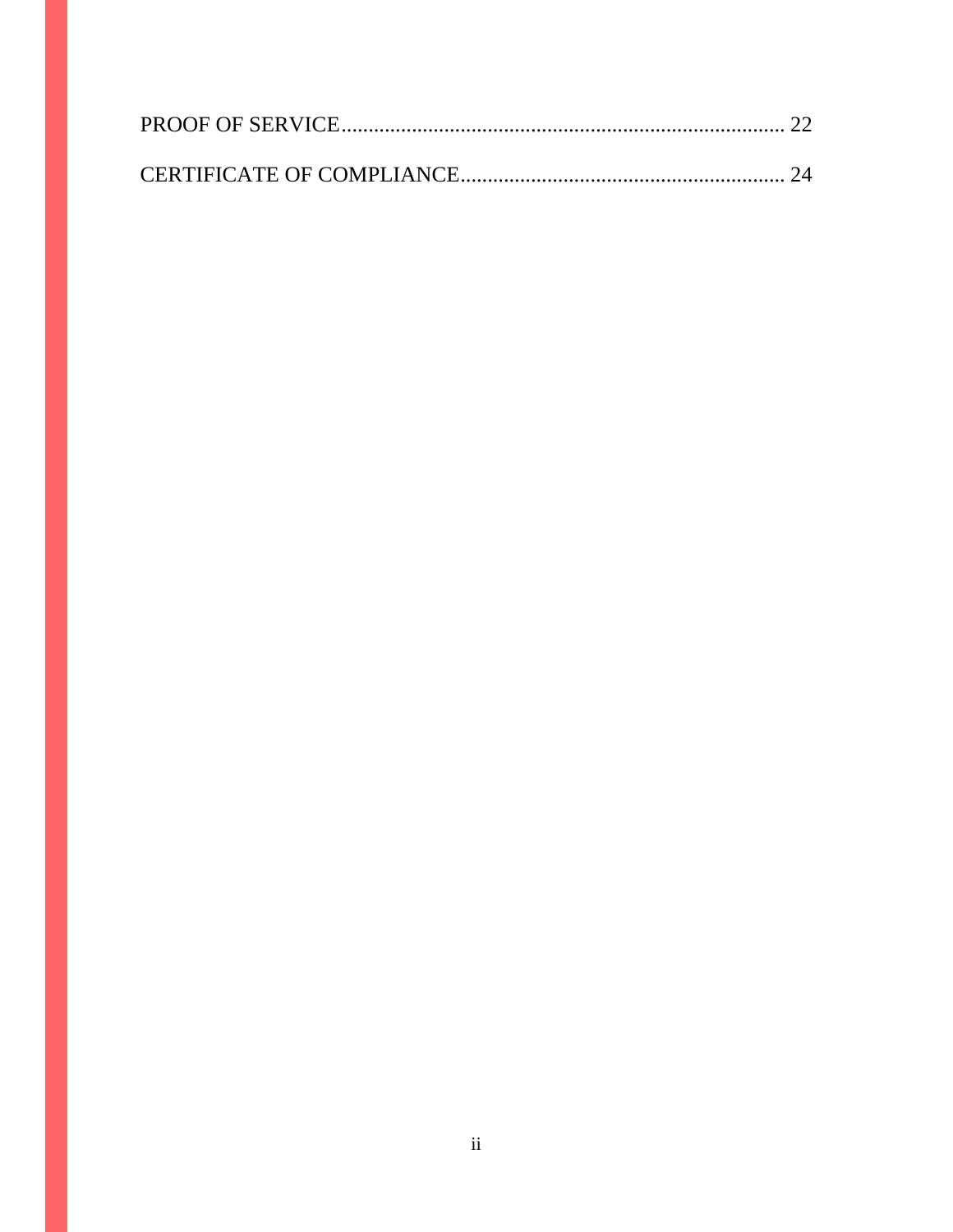# **TABLE OF AUTHORITIES**

| <b>CASES</b>                                                              |
|---------------------------------------------------------------------------|
|                                                                           |
|                                                                           |
|                                                                           |
| Boelman v. Grinnell Mut. Reins. Co., 826 N.W.2d 494 (Iowa 2013)7          |
|                                                                           |
| Brown v. First Nat'l Bank, 193 N.W.2d 547 (Iowa 1947)  14                 |
|                                                                           |
| Davenport v. City of Corning, No. 06-1156, 2007 WL 3085797                |
| Des Moines Flying Serv., Inc. v. Aerial Servs. Inc., 880 N.W.2d 212       |
| Digital Design Group Inc., v. Information Builders, Inc., 24 P.3d 834     |
|                                                                           |
|                                                                           |
| Kiner v. Reliance Ins. Co., 463 N.W.2d 9 (Iowa 1990)  9, 13, 14           |
|                                                                           |
| Lukecart v. Swift & Co., 130 N.W.2d 716 (Iowa 1964) 12, 15, 16, 17        |
| McLaughlin v. Ranschau, No. 10-0102, 2010 WL 3503543                      |
| Nuwave Inv. Corp. v. Hyman Beck & Co. Inc., 114 A.3d 738 (N.J. 2015) . 12 |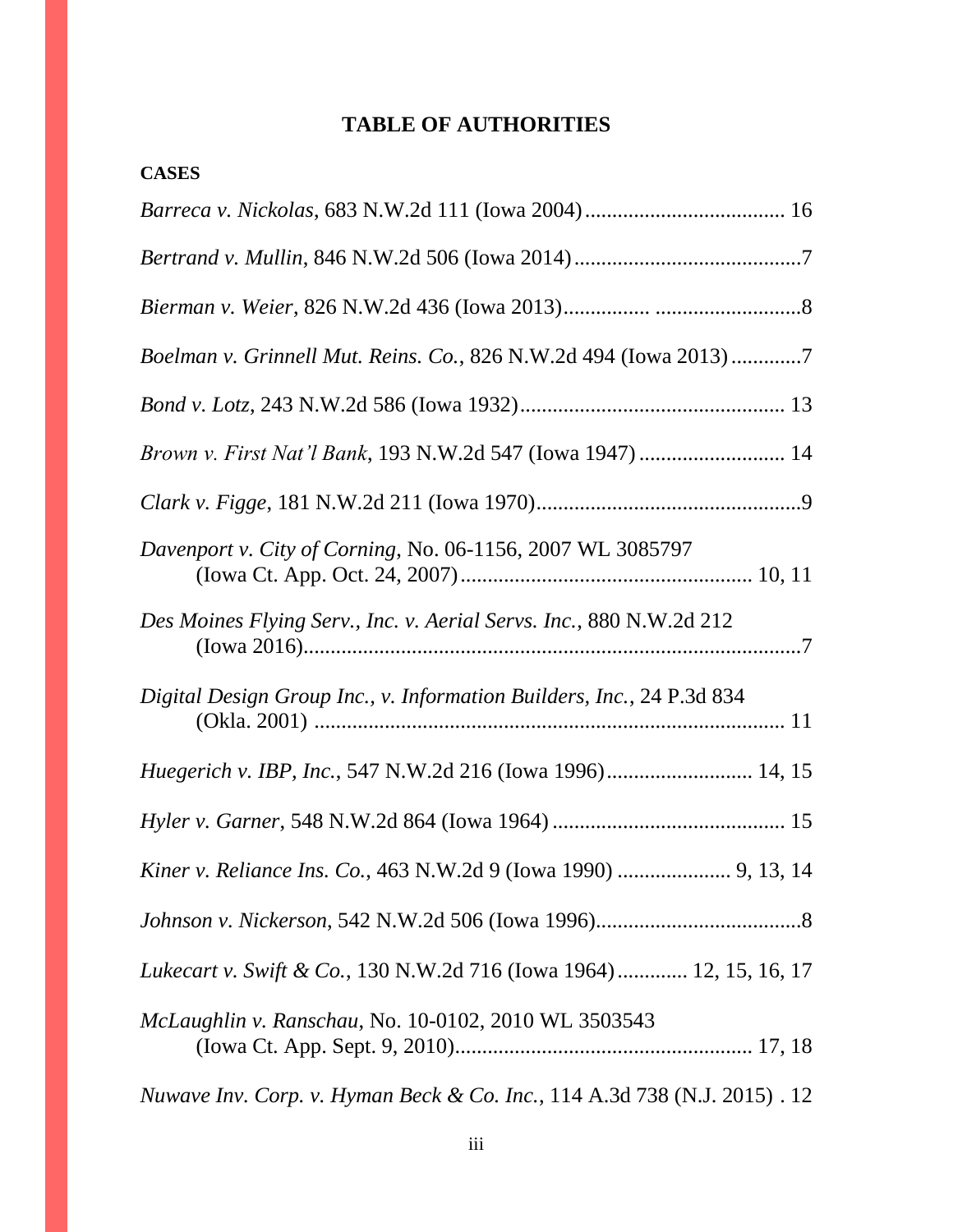| Stites v. Ogden Newspaper Inc., No. 00-1975, 2002 WL 663621                                                               |
|---------------------------------------------------------------------------------------------------------------------------|
| Tom Olesker's Exciting World of Fashion, Inc. v. Dun & Bradstreet Inc.,                                                   |
|                                                                                                                           |
|                                                                                                                           |
| <b>OTHER AUTHORITIES</b>                                                                                                  |
|                                                                                                                           |
| <b>STATUTES AND RULES</b>                                                                                                 |
|                                                                                                                           |
|                                                                                                                           |
| <b>TREATISES</b>                                                                                                          |
| Francis M. Dougherty, <i>Limitation of Actions</i> :<br>Time of Discovery of Defamation as Determining Accrual of Action, |

| Time of Discovery of Defamation as Determining Accrual of Action, |  |
|-------------------------------------------------------------------|--|
|                                                                   |  |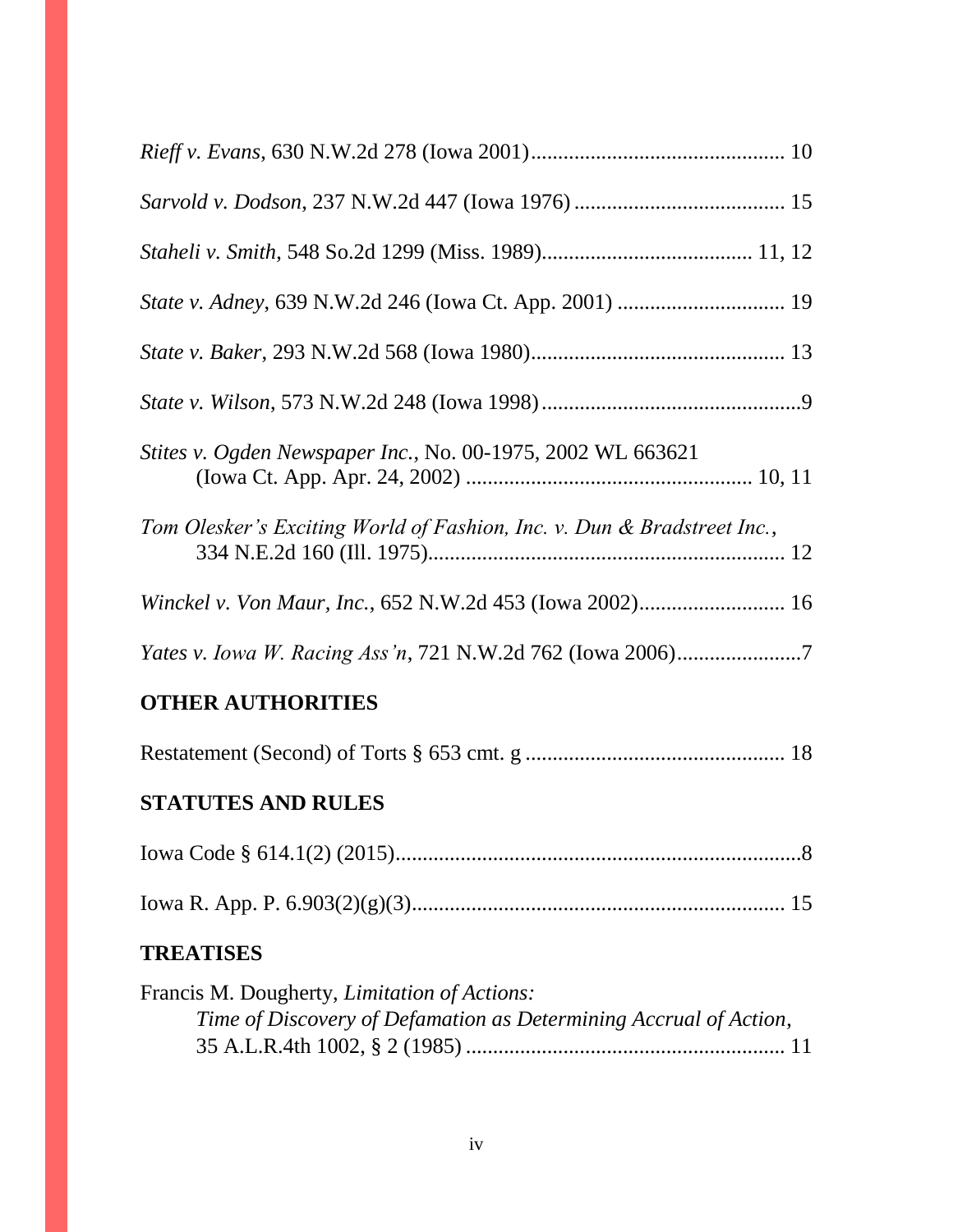### **STATEMENT OF THE ISSUES**

# **I. WHETHER THE DISTRICT COURT ERRED IN GRANTING PARTIAL SUMMARY JUDGMENT ON MARK SHUCK'S DEFAMATION CLAIM?**

### **CASES**

*Bertand v. Mullin*, 846 N.W.2d 506 (Iowa 2014)

*Bierman v. Weier*, 826 N.W.2d 436 (Iowa 2013)

*Boelman v. Grinnell Mut. Reins. Co.*, 826 N.W.2d 494 (Iowa 2013)

*Bond v. Lotz*, 243 N.W.2d 586 (Iowa 1932)

*Brown v. First Nat'l Bank*, 193 N.W.2d 547 (Iowa 1947)

*Clark v. Figge*, 181 N.W.2d 211 (Iowa 1970)

*Davenport v. City of Corning*, No. 06-1156, 2007 WL 3085797 (Iowa Ct. App. Oct. 24, 2007)

*Des Moines Flying Serv., Inc. v. Aerial Servs. Inc.*, 880 N.W.2d 212 (Iowa 2016)

*Digital Design Group Inc., v. Information Builders, Inc.*, 24 P.3d 834 (Okla. 2001)

*Huegerich v. IBP, Inc.*, 547 N.W.2d 216 (Iowa 1996)

*Kiner v. Reliance Ins. Co.*, 463 N.W.2d 9 (Iowa 1990)

*Lukecart v.* Swift & Co., 130 N.W.2d 716 (Iowa 1964)

*Nuwave Inv. Corp. v. Hyman Beck & Co. Inc.*, 114 A.3d 738 (N.J. 2015)

*Rieff v. Evans*, 630 N.W.2d 278 (Iowa 2001)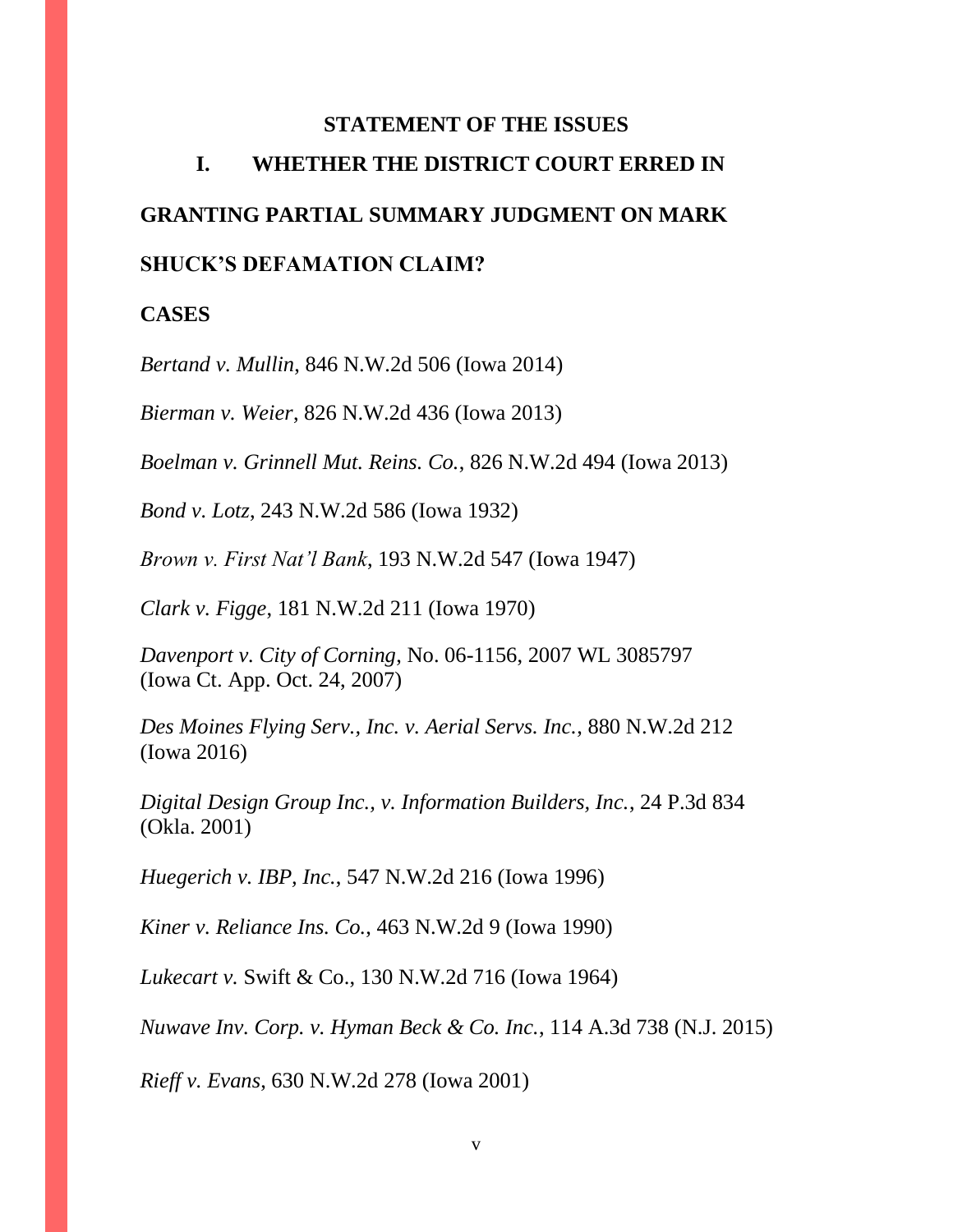*Staheli v. Smith*, 548 So.2d 1299 (Miss. 1989)

*State v. Baker*, 293 N.W.2d 568 (Iowa 1980)

*State v. Wilson*, 573 N.W.2d 248 (Iowa 1998)

*Stites v. Ogden Newspaper Inc.*, No. 00-1975, 2002 WL 663621 (Iowa Ct. App. Apr. 24, 2002)

*Tom Olesker's Exciting World of Fashion, Inc. v. Dun & Bradstreet Inc.*, 334 N.E.2d 160 (Ill. 1975)

*Yates v. Iowa W. Racing Ass'n*, 721 N.W.2d 762 (Iowa 2006)

### **STATUTES**

Iowa Code § 614.1(2) (2015)

## **TREATISES**

Francis M. Dougherty, *Limitation of Actions:Time of Discovery of Defamation as Determining Accrual of Action*, 35 A.L.R.4th 1002, § 2 (1985)

# **II. WHETHER THE DISTRICT COURT ERRED IN**

# **GRANTING SUMMARY JUDGMENT ON MARK SHUCK'S**

### **MALICIOUS PROSECUTION CLAIM?**

### **CASES**

*Barreca v. Nickolas*, 683 N.W.2d 111 (Iowa 2004)

*Hyler v. Garner*, 548 N.W.2d 864 (Iowa 1964)

*Kiner v. Reliance Ins. Co.*, 463 N.W.2d 9 (Iowa 1990)

*Lukecart v.* Swift & Co., 130 N.W.2d 716 (Iowa 1964)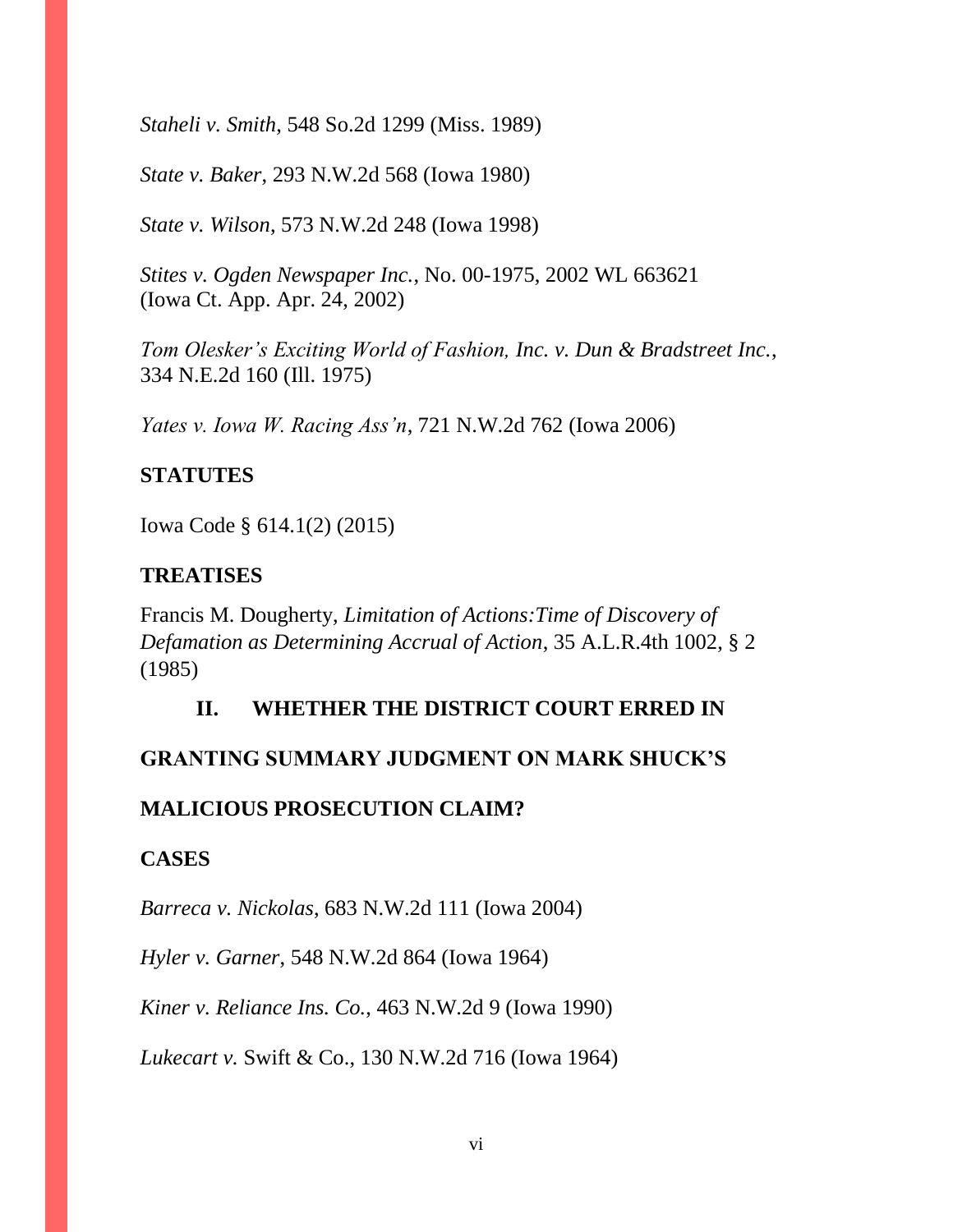*McLaughlin v. Ranschau*, No. 10-0102, 2010 WL 3503543 (Iowa Ct. App. Sept. 9, 2010)

*Sarvold v. Dodson*, 237 N.W.2d 447 (Iowa 1976)

*State v. Adney*, 639 N.W.2d 246 (Iowa Ct. App. 2001)

*Winckel v. Von Maur, Inc.*, 652 N.W.2d 453 (Iowa 2002)

## **OTHER AUTHORITIES**

Restatement (Second) of Torts § 653 cmt. g

### **RULES**

Iowa R. App. P. 6.903(2)(g)(3)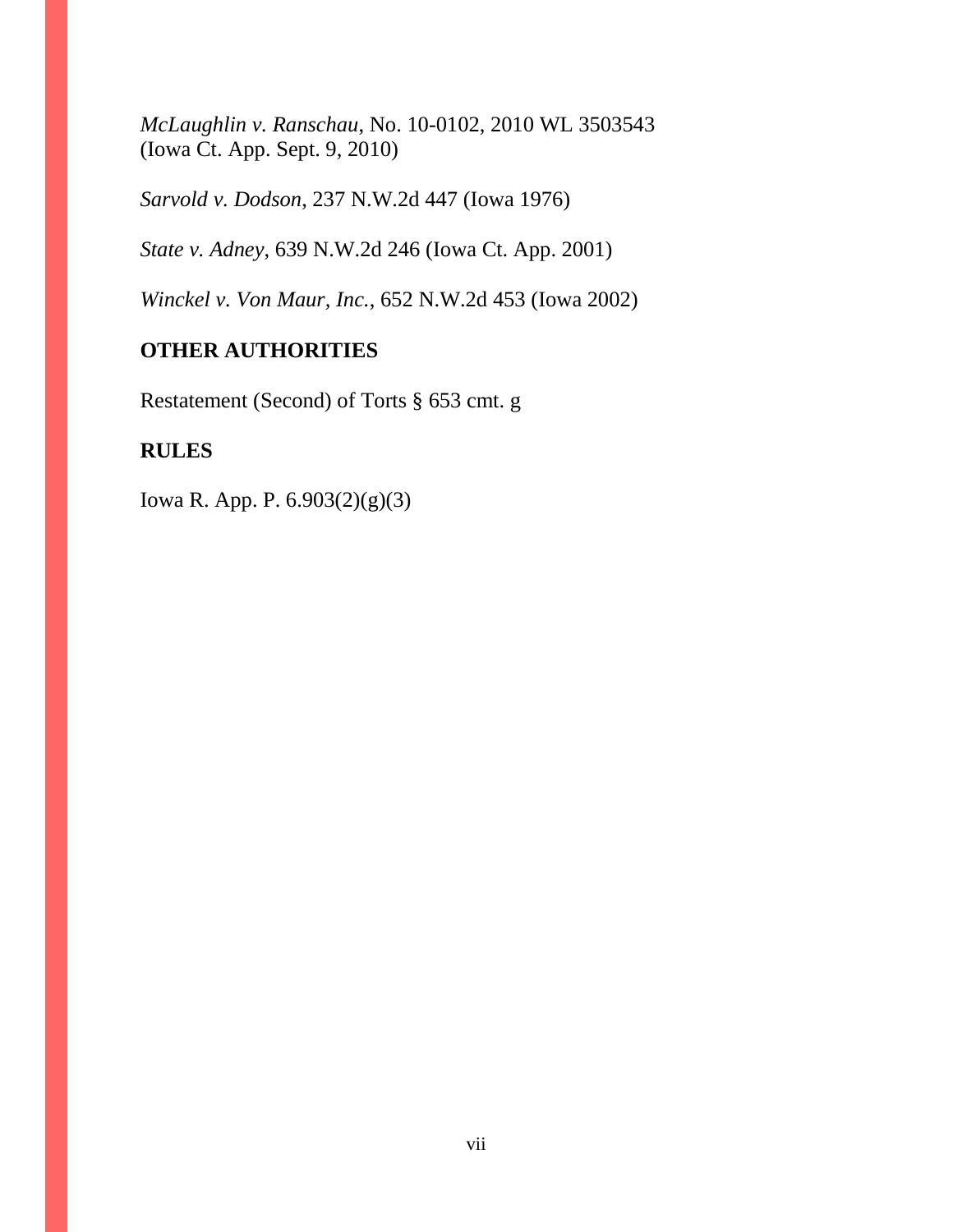# **ROUTING STATEMENT**

This case involves application of existing principles of law and should be routed to the Iowa Court of Appeals. Iowa R. App. P. 6.1101(3)(a).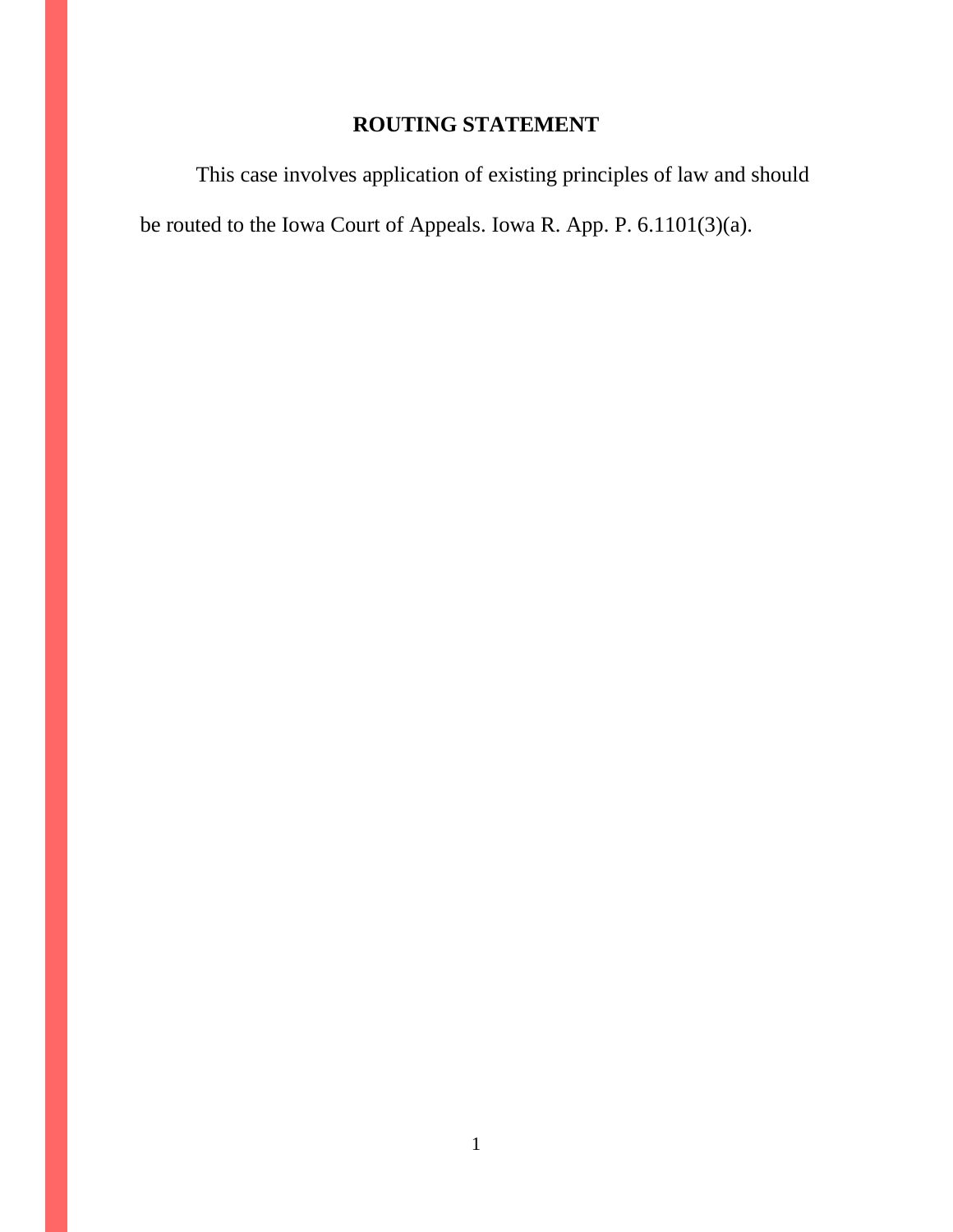#### **STATEMENT OF THE CASE**

Mark Shuck (Shuck) and Linda Linn (Linn) brought suit against Pat Montgomery (Montgomery), Christy Schrader (Schrader), and Brad Allen (Allen) alleging defamation, malicious prosecution, and abuse of process. App. 3-4.

Shuck, Linn, Montgomery, and Schrader were all members of the Partridge Villa Townhome Association (Association). App. 1. Allen was the accountant for the Association. App. 2.

The Association began an investigation in 2008 concerning the lack of money in the Association's account. Schrader, Montgomery, and other members of the Association participated in the investigation. After reviewing the information collected by the investigation, the investigation determined Shuck and Linn had been using Association funds to pay a water bill for an outside water spigot. App. 221. In 2012, more unauthorized charges were discovered. App. 221.

This information was compiled and presented to the Bettendorf Police Department. Id. The Bettendorf Police Department referred the matter to the Scott County Attorney. App. 221-22. Shuck was charged with second degree theft. App. 222. The charges were later dismissed due to the expiration of the statute of limitations. App. 222-23.

2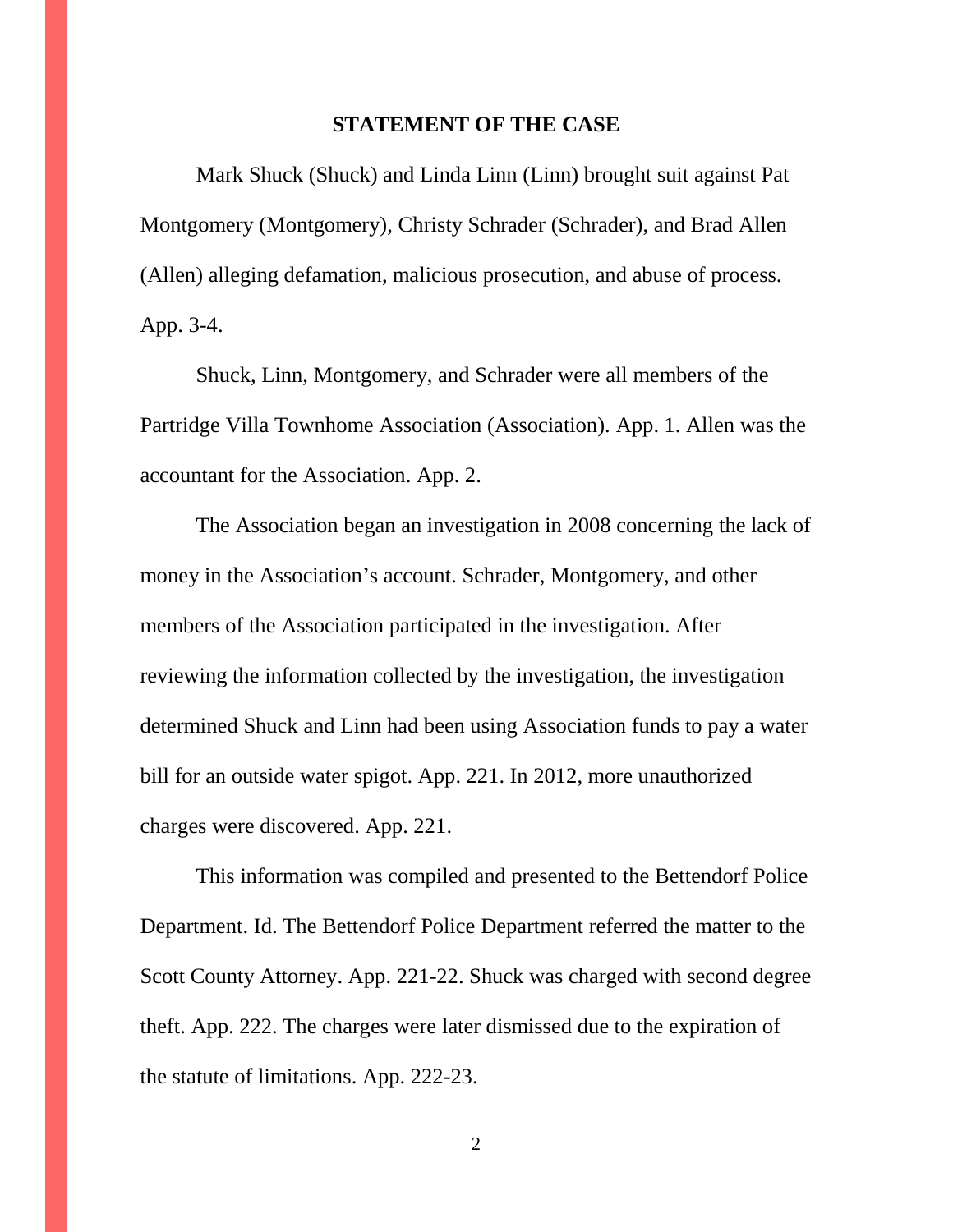Shuck and Linn filed their Petition at Law on March 10, 2015, claiming defamation, malicious prosecution, and abuse of process. App. 3-4. Linn filed a claim for loss of consortium. App. 3.

Schrader answered on May 5, 2015. App. 15. Schrader filed a motion to Amend Answer and an Amended Answer on February 12, 2016. App. 19- 22.

On February 24, 2016, Schrader filed a Motion for Summary Judgment. App. 103. On March 14, 2016, Shuck and Linn resisted the Motion for Summary Judgment. App. 123. On April 18, 2016, the district court granted summary judgment on the malicious prosecution and abuse of process claims. App. 234-239. The district court allowed Shuck's defamation claim to proceed but only in regard to statements made by Schrader after March 10, 2013. App. 232. The court granted summary judgment on Linn's defamation claim. App. 233-234. A five day jury trial commenced on April 25, 2016. The jury returned a verdict in favor of all defendants. App. 246-252.

Shuck now appeals.

3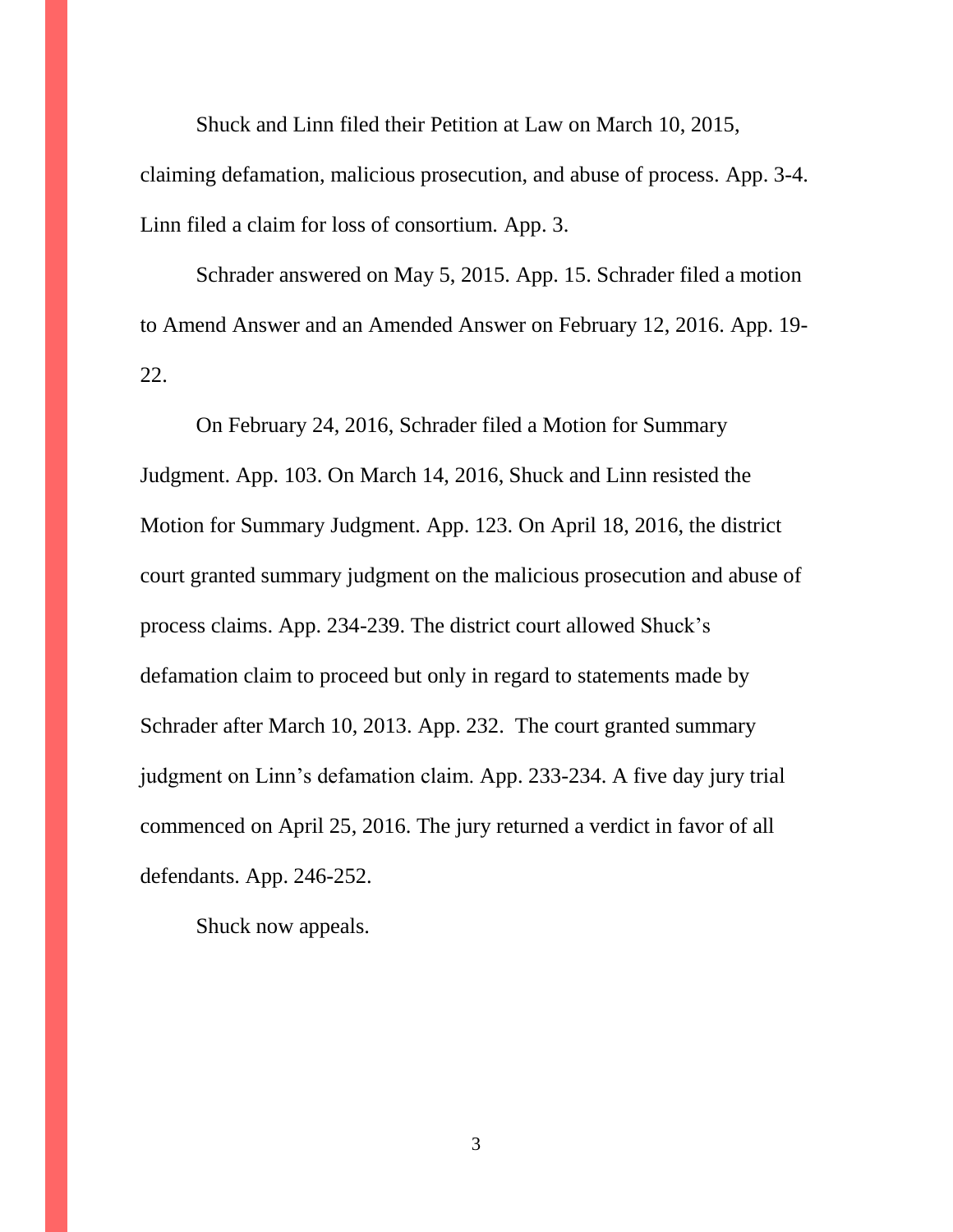#### **STATEMENT OF THE FACTS**

Linda Linn began living in a townhome at the Partridge Villa in Davenport, Iowa in 1997. App. 357. Mark Shuck moved into Linn's townhome in 2001. App. 364. The Partridge Villa has a homeowners association, Partridge Villa Townhome Association, Inc. III. App. 220. The Association represents and manages six units in the condominium property.<sup>1</sup> App. 28. Shuck served as president of the Association from 2004 to 2008. App. 220. In 2008, Shuck resigned. Id. Cleyon Shafer began serving as president following Shuck's resignation, but stepped down due to health concerns. App. 316. Schrader served as president after Schafer. App. 318.

Following Shuck's term as president for the Association, the Association was concerned about its lack of money. An investigation was undertaken. App. 315. The investigation discovered charges paid by the Association that were not approved by the Association board including water bills for a spigot located on the back of Linn and Shuck's townhome. App. 221.

All of the checks used to pay the bills for the waterline were written from the Association's account. Id. The payments were not approved by the

 $\overline{a}$ 

<sup>&</sup>lt;sup>1</sup> This Association is the Association for Building X of the Partridge Villa Townhomes only. App. 319.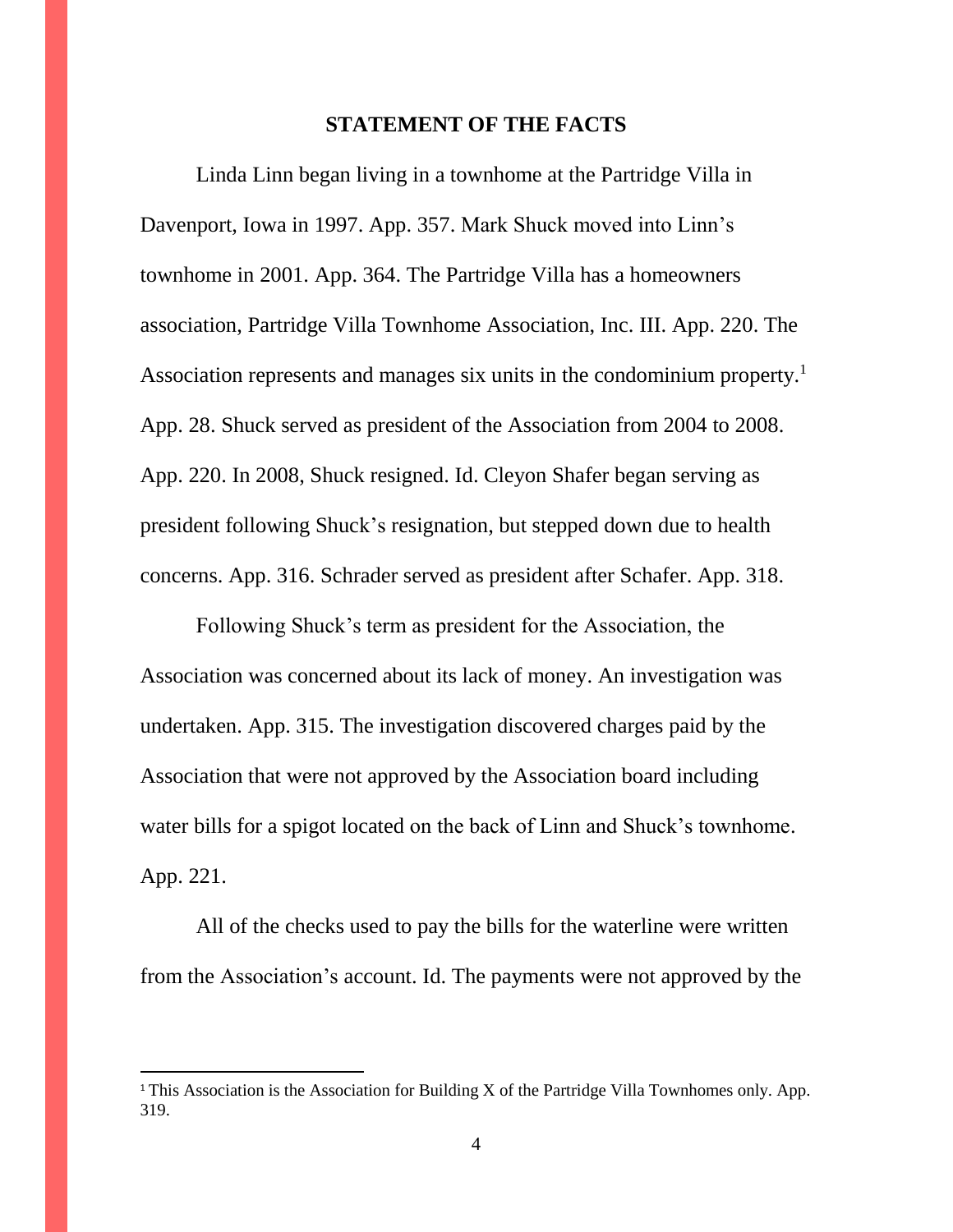Association's board. Id. Schrader, acting on behalf of the Association, had service to the spigot disconnected. Id. The account was closed on March 18, 2010, and the meter was removed on March 23, 2010. Id. These unapproved charges led to further investigation conducted by Schrader, Montgomery, and another Association member Ellen Frey. Id. The investigation lasted approximately twelve months. Id. Schrader, Montgomery, and Frey collected information from other members of the Association. Id. Montgomery prepared documents that compiled all materials and information obtained during the investigation. Id.

On December 17, 2012, Montgomery delivered the prepared documents to Officer Dennis Tripp of the Bettendorf Police Department. Id. Montgomery also communicated with an Assistant Scott County Attorney regarding the information. App. 221-22.

In March 2013, Detective Sergeant Bradley Levetzow with the Bettendorf Police Department contacted Schrader about the investigation and unauthorized charges. App. 222. On March 13, 2013, Detective Levetzow interviewed Schrader about Shuck's involvement in the unauthorized charges. Id. On March 14, 2013, Detective Levetzow filed a criminal complaint and affidavit alleging Shuck had committed theft through the unauthorized use of Association funds from 1997 through 2010. Id.

5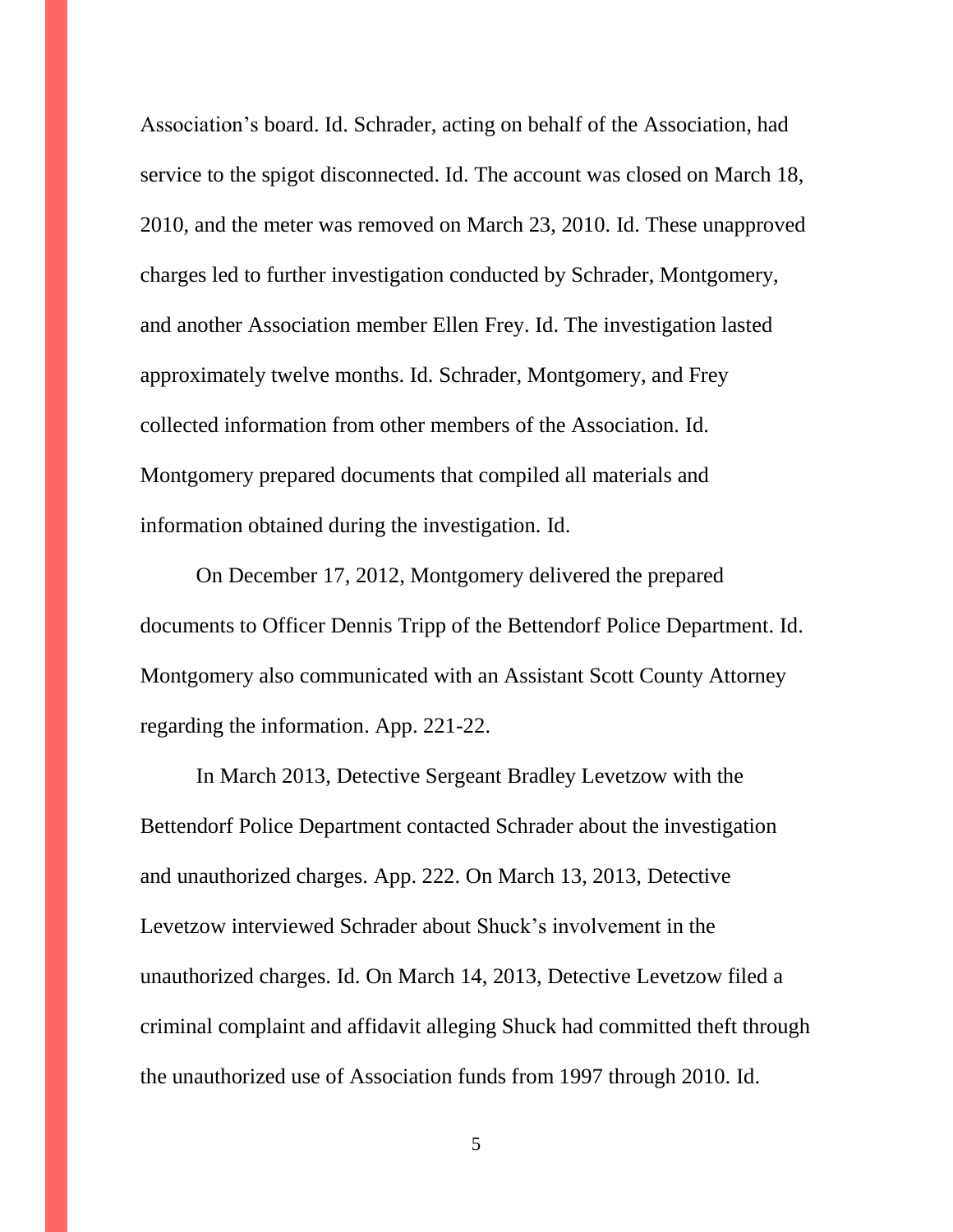On May 1, 2013, the Scott County Attorney filed a trial information formally charging Shuck with second degree Theft. Id. No charges were filed against Linn. The charges were later dropped as the alleged activity occurred outside the statute of limitations. App. 222-223.

Shuck and Linn then initiated this action on March 10, 2015. App. 223.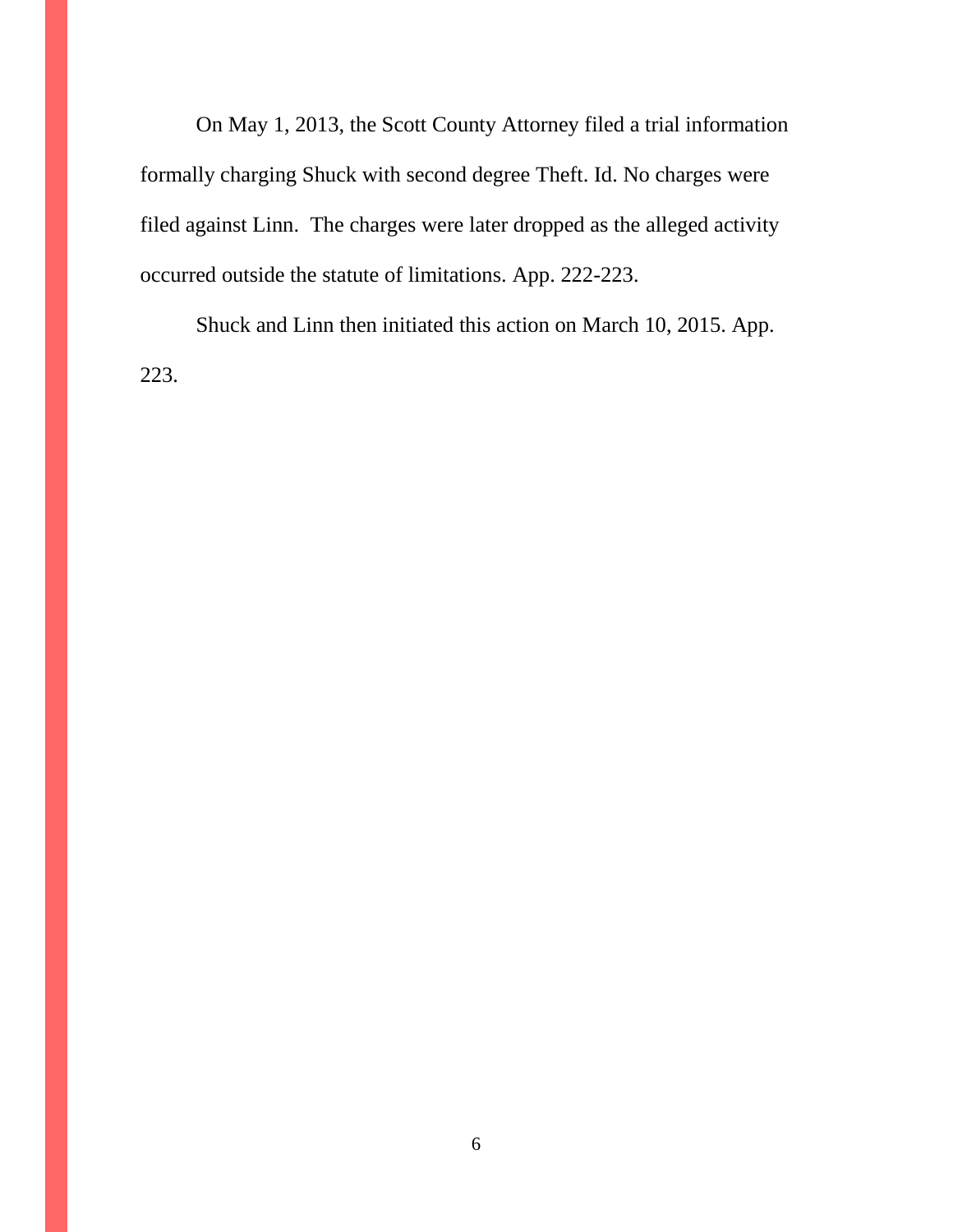#### **ARGUMENT**

### *Scope and Standard of Review*

The Appellee agrees the Appellant preserved error on both issues on appeal.

A grant of summary judgment is appropriate when the moving party demonstrates there is no genuine issue of material fact and that she is entitled to judgment as a matter of law. Iowa R. Civ. P. 1.981(3). Summary judgment rulings are reviewed for corrections of errors at law. *Des Moines Flying Serv., Inc. v. Aerial Servs. Inc.*, 880 N.W.2d 212, 217 (Iowa 2016). In reviewing the district court's ruling, the record is viewed in the light most favorable to the nonmoving party and the court may draw all legitimate inferences the evidence bears in order to establish the existence of fact questions. *Boelman v. Grinnell Mut. Reins. Co.*, 826 N.W.2d 494, 501 (Iowa 2013).

## **I. THE DISTRICT COURT WAS CORRECT IN GRANTING PARTIAL SUMMARY JUDGMENT ON SHUCK'S DEFAMATION CLAIM BECAUSE THE STATUTE OF LIMITATIONS HAD EXPIRED.**

"The law of defamation includes the twin torts of libel and slander." *Yates v. Iowa W. Racing Ass'n*, 721 N.W.2d 762, 768 (Iowa 2006). The purpose of this tort is to protect "a person's common law 'interest in reputation and good name.'" *Bertrand v. Mullin*, 846 N.W.2d 884, 891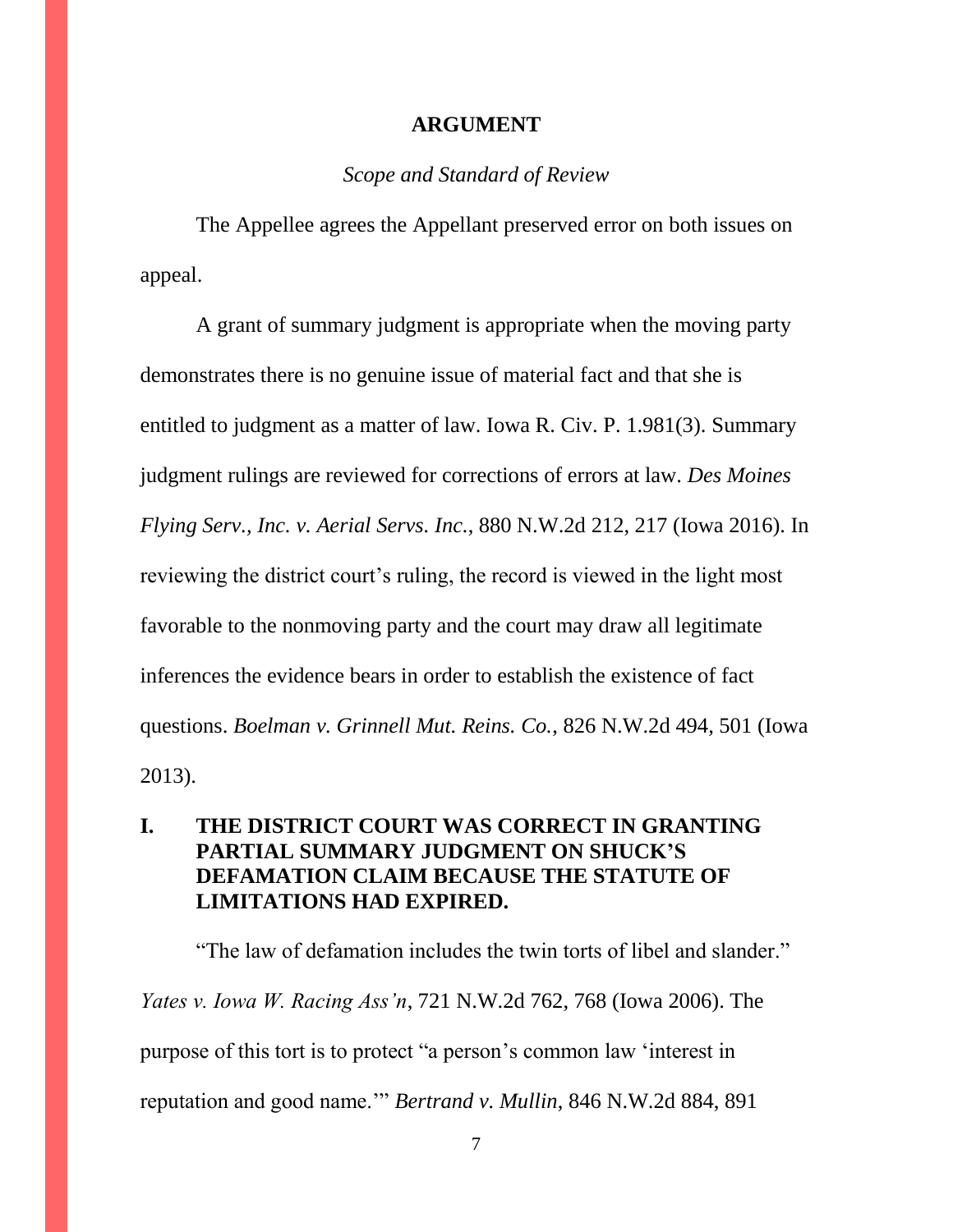(Iowa 2014) (quoting *Johnson v. Nickerson*, 542 N.W.2d 506, 510 (Iowa 1996)). To prove defamation the plaintiff must prove "the following elements: (1) publication, (2) of a defamatory statement, (3) which was false and (4) malicious, (5) made of and concerning the plaintiff, (6) which caused injury." *Bierman v. Weier*, 826 N.W.2d 436, 444 (Iowa 2013).

Shuck argues the district court erred in granting summary judgment on any statement made by Schrader prior to March 10, 2013, because the two-year statute of limitations on those statements had expired. Shuck argues the ruling was incorrect for two reasons. First, Shuck argues the discovery rule should be applied to defamation actions regarding statements that "are secretive and not ascertainable." Second, he argues the criminal Complaint was a republication of the defamation. We will address each claim in turn.

### **A. The Statute Of Limitations Period Begins When The Alleged Defamatory Statements Are Made.**

Iowa Code section 614.1(2) (2015) reads:

. . .

Actions may be brought within the times herein limited, respectively, after their causes accrue, and not afterwards, except when otherwise specially declared:

1. **Injuries to person or reputation--relative rights--statute penalty.** Those founded on injuries to the person or reputation, including injuries to relative rights, whether based on contract or tort, or for a statute penalty, within two years.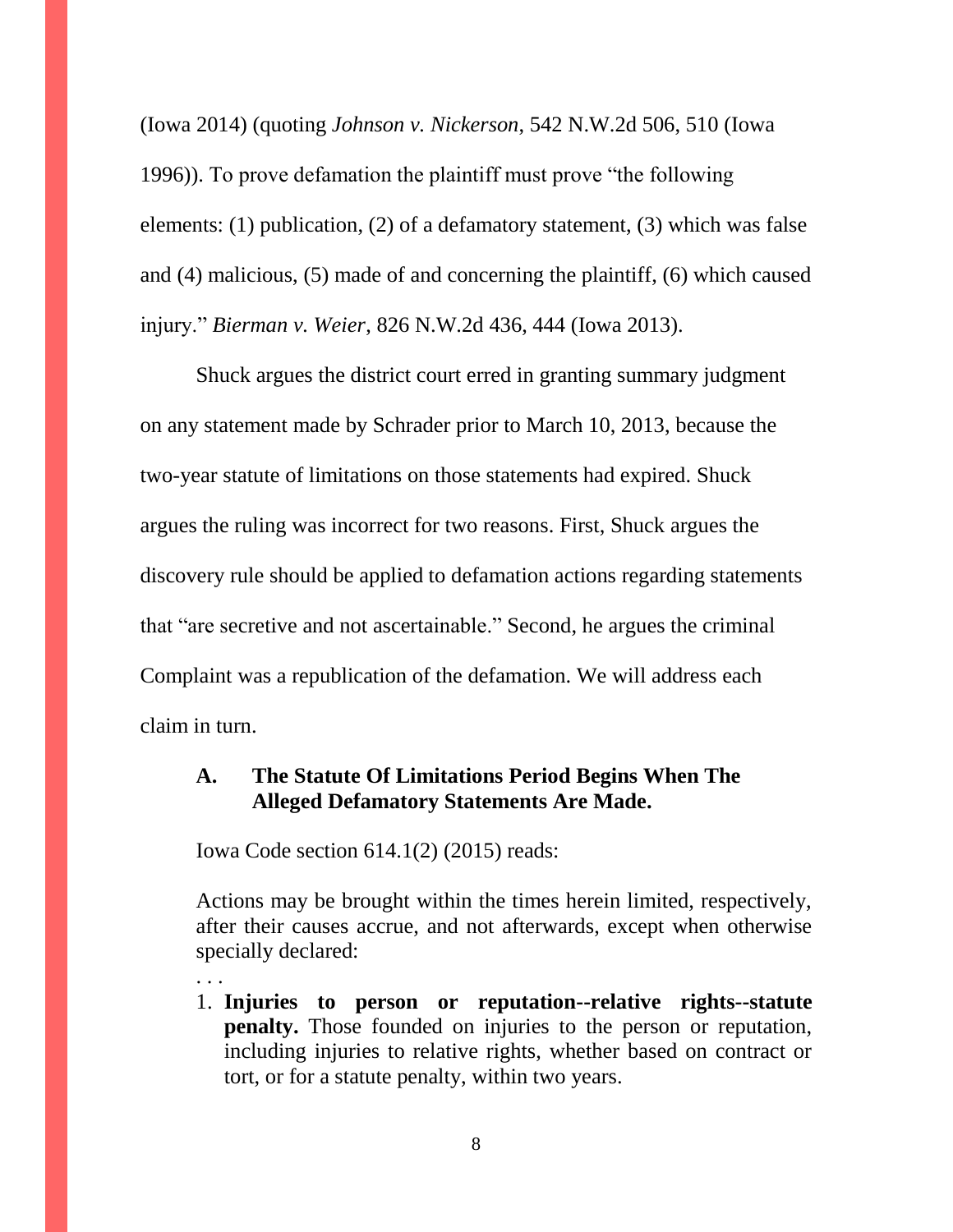The Iowa Supreme Court has ruled this code section applies to defamation actions. *Clark v. Figge*, 181 N.W.2d 211, 215 (Iowa 1970)("614.1(2) of the present Code, so far as we are concerned with it here, covers defamation, torts causing bodily injury or death, and harm related to those wrongs.").<sup>2</sup> The date of publication begins the statute of limitations. *Kiner v. Reliance Ins. Co.*, 463 N.W.2d 9, 13 (Iowa 1990)("[T]he two-year limitation of Iowa Code section 614.1(2), which begins to run on the date of publication."). The date of publication for any allegedly defamatory statements was December 2012 when Montgomery turned in the information to the police, or on March 13, 2013 when Schrader was interviewed by Detective Levetzow. As the publication begins the period for the statute of limitations, the court was correct in only allowing Schrader's interview to be considered as Shuck's petition was not filed until March 10, 2015.

## **1. Iowa should not adopt the discovery rule in defamation actions.**

To defeat the statute of limitations problem, Shuck argues the discovery rule, which tolls the statute of limitations until the plaintiff "has actual or imputed knowledge of the facts that would support a cause of action," should apply to defamation. *State v. Wilson*, 573 N.W.2d 248, 253

 $\overline{a}$ 

<sup>2</sup> Iowa Code section 614.1(2) reads the same as it did at the time of *Clark. See Clark*, 181 N.W.2d at 214 ("Those founded on injuries to the person or reputation, including injuries to relative rights, whether based on contract or tort, \* \* \* within two years.").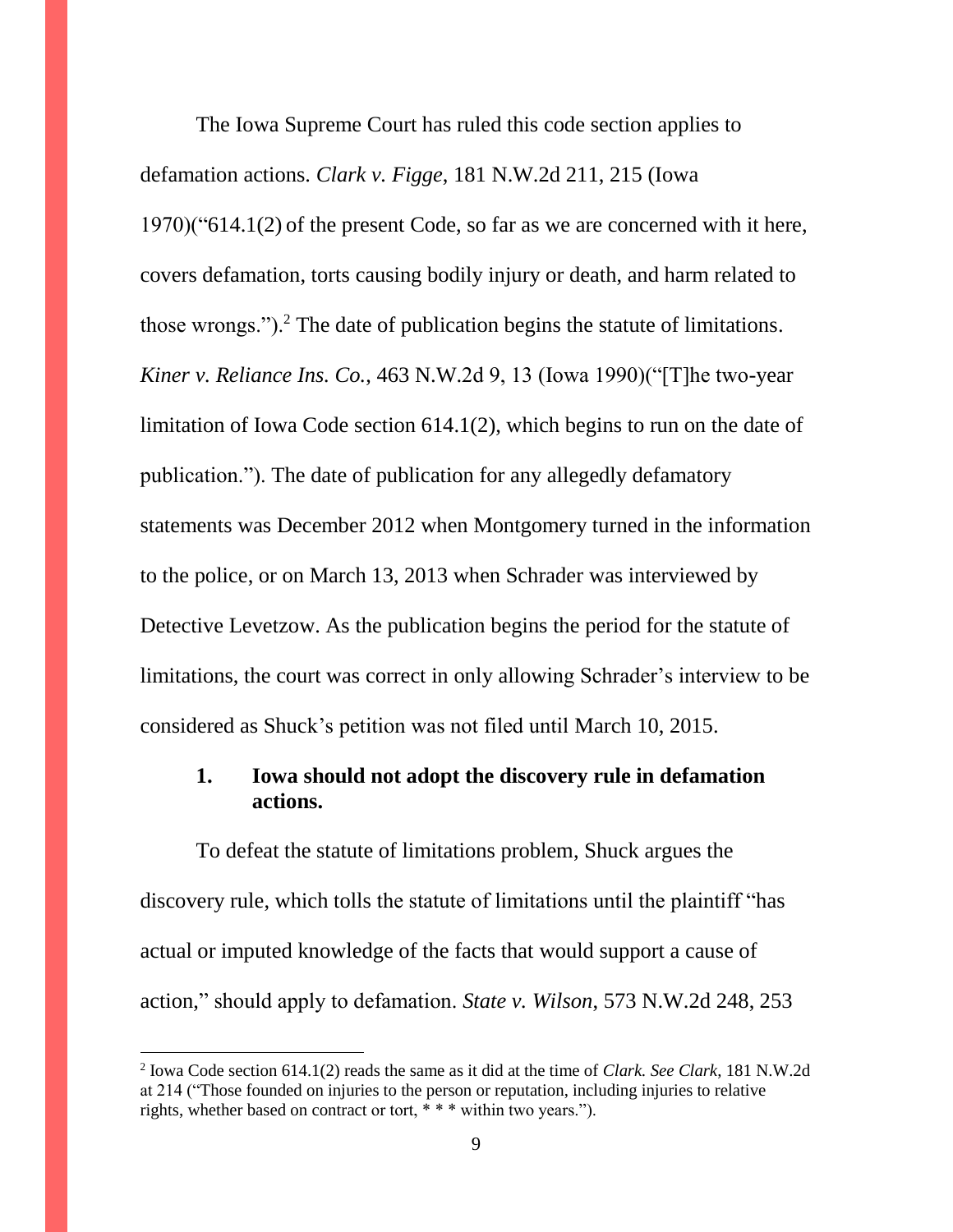(Iowa 1998); *see Rieff v. Evans*, 630 N.W.2d 278, 291 (Iowa 2001) ("A claim does not accrue until the plaintiff knows or in the exercise of reasonable care should have known both the fact of the injury and its cause.").

The Iowa Court of Appeals has dealt with applying the discovery rule to defamation on two prior occasions. First, in *Stites v. Ogden Newspaper Inc.*, No. 00-1975, 2002 WL 663621, at \*1-2 (Iowa Ct. App. Apr. 24, 2002) and then again in *Davenport v. City of Corning*, No. 06-1156, 2007 WL 3085797, at \*6 (Iowa Ct. App. Oct. 24, 2007).

In *Stites*, Lisa Stites brought a defamation action for an article that appeared in the Urbandale Press Citizen on July 22, 1998. *Stites*, 2002 WL 663621, at \*1. Stites filed suit on July 21, 2000, but named the wrong party. *Id.* The petition was amended to the proper party on July 28, 2000. *Id.* The district court found the statute of limitations on Stites' claim ran out on July 22, 2000, two years following the publication of the allegedly defamatory statement. *Id.* Stites appealed, arguing because she did not learn of the article until August 2, 1998, the discovery rule should apply and the statute of limitations not expire until August 2, 2000. *Id.* The Iowa Court Appeals found the statute of limitation ran at the time of publication and the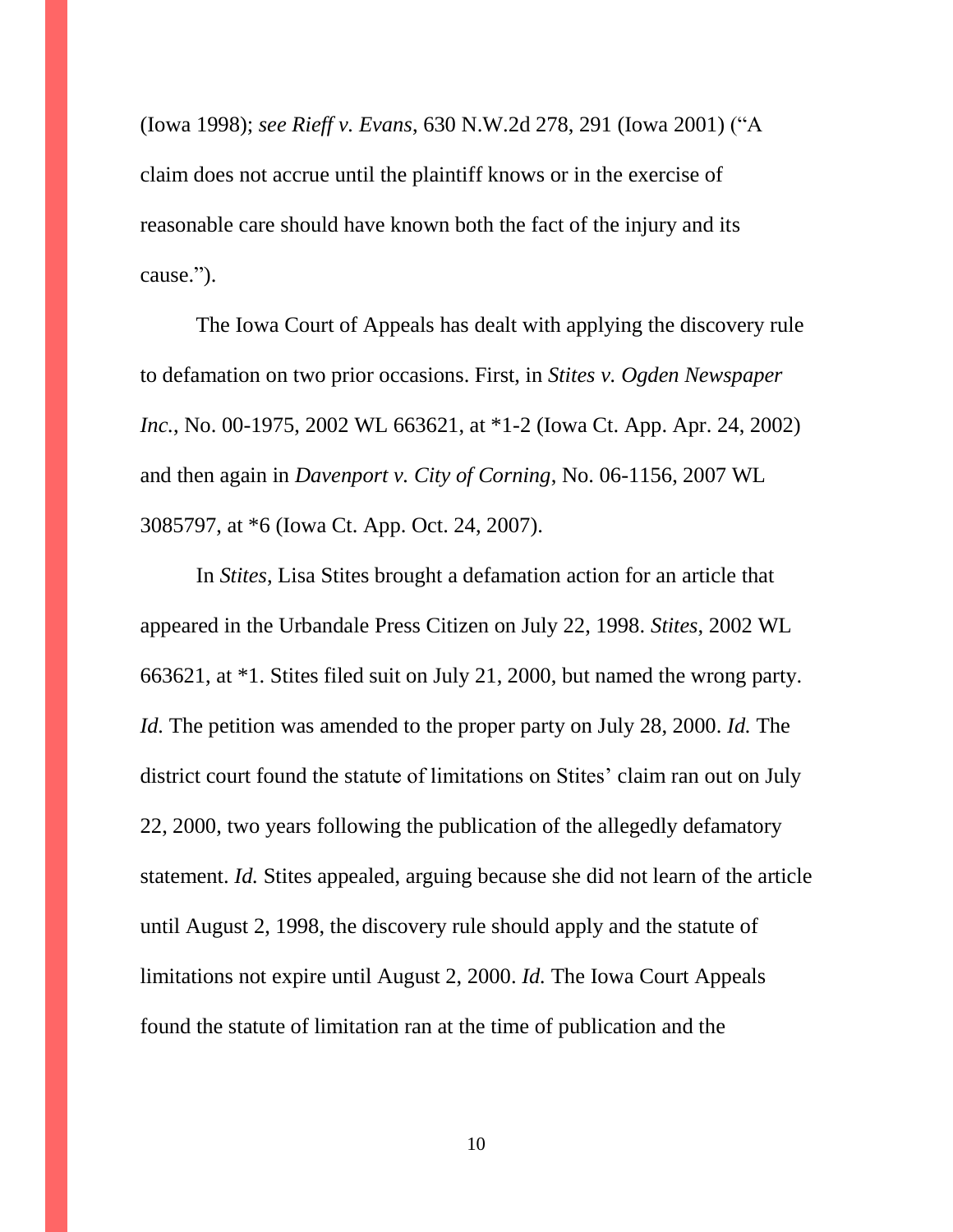discovery rule did not apply. *Id.* at 2. ("[T]he statute of limitations on a libel claim begins to run on the date of publication.").

In *Davenport*, Mark Davenport sued the City of Corning, the Corning Police Chief, and Corning's former Mayor for defamation. *Davenport*, 2007 WL 3085797, at \*1. The district court dismissed Davenport's defamation claim based on the statements Drew allegedly made to a former Corning police officer because the statements were outside the statute of limitations. *Id.* at \*6. Davenport did not dispute that the statements were outside the statutory statute of limitation, but instead argued the discovery rule applied. *Id.* The Court of Appeals found "the statute of limitations begins to run on the date of publication, not on the date the plaintiff discovers or reasonably should have discovered the slanderous statement." *Id.*

In his brief, Shuck correctly asserts that some states have recognized the discovery rule in defamation cases where the publication was "secretive or inherently undiscoverable." *Staheli v. Smith*, 548 So.2d 1299, 1303 (Miss. 1989); *see also Digital Design Group, Inc. v. Information Builders, Inc.*, 24 P.3d. 834, 839 n.7 (Okla. 2001) (collecting cases). However, other states have rejected the application of the discovery rule. *See* Francis M. Dougherty, *Limitation of Actions: Time of Discovery of Defamation as Determining Accrual of Action*, 35 A.L.R.4th 1002, § 2 (1985); *see also* 

11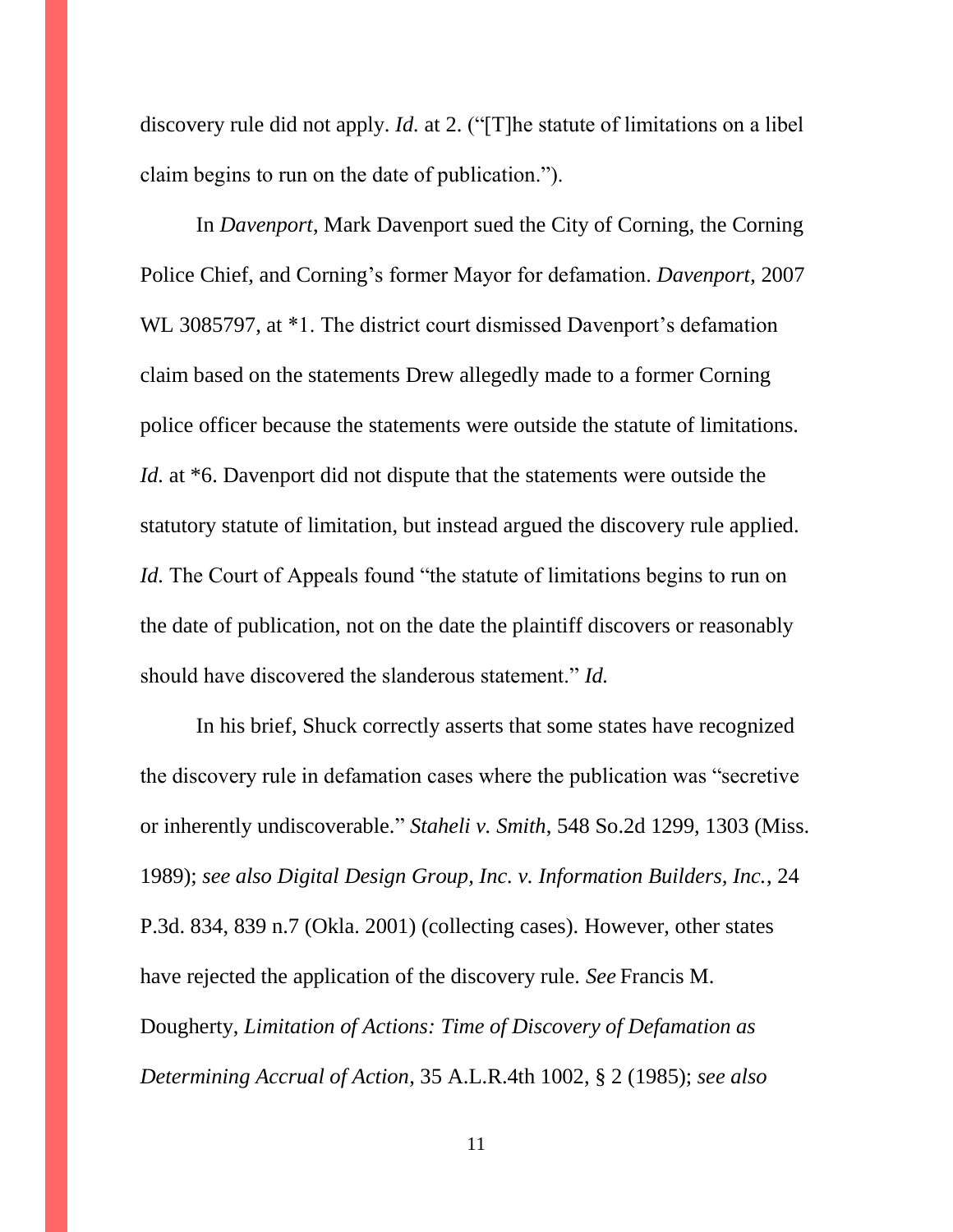*Nuwave Inv. Corp. v. Hyman Beck & Co. Inc.*, 114 A.3d 738, 741 (N.J.

2015) ("The statute's clear and unqualified language requires all libel claims to be made within one year of the date of the publication.").

Courts have noted an appropriate instance of adopting the discovery rule is when the defamation is in a credit report or confidential memo. *Staheli*, 548 So.2d at 1303; *see Tom Olesker's Exciting World of Fashion, Inc. v. Dun & Bradstreet Inc*., 334 N.E.2d 160, 164 (Ill. 1975). The facts of this case are inherently different. Unlike a situation involving a credit report or confidential memo where there is no other remedy, when defamatory statements lead to criminal charges being brought against a person a remedy is available – the tort of malicious prosecution.

The Iowa Supreme Court has previously discussed the balance between the chilling of reporting of criminal behavior and a person's right to be free from false charges. *See Lukecart v. Swift & Co.*, 130 N.W.2d 716, 723-24 (Iowa 1964) ("It is certainly not the province of the courts to create a legal climate where it is unhealthy or financially dangerous to call on peace officers for help or give information or testimony to officials and official agencies.").

On a related topic, the Iowa Supreme Court has also discussed protecting complainants from defamation claims in the context of lawyer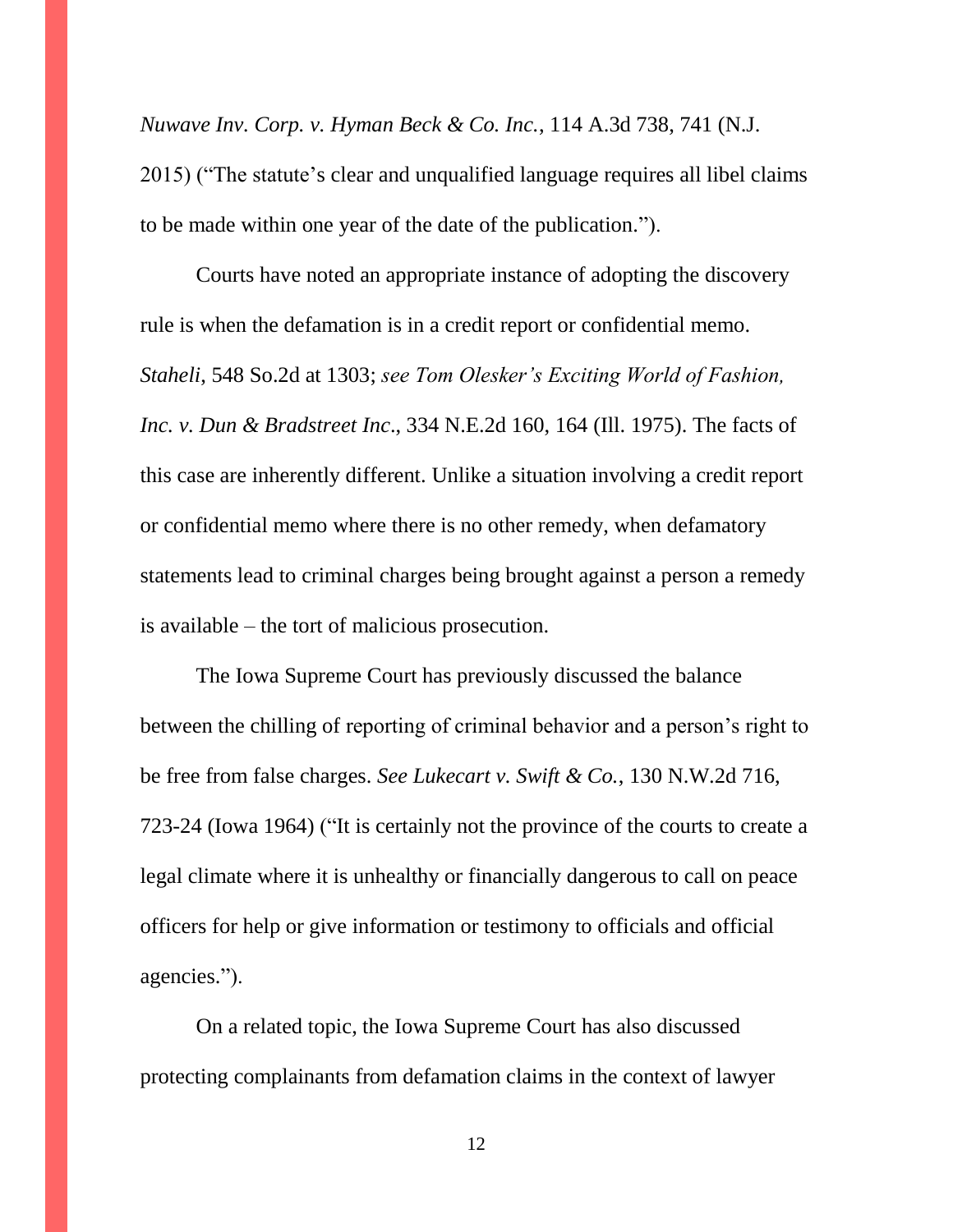discipline. *State v. Baker*, 293 N.W.2d 568, 576 (Iowa 1980). In discussing what is now Iowa Rule of Professional Conduct 35.24(1), the court said it was in the public interest in granting immunity to complaints filed with the grievance commission. *Id.* The court stated "persons should not be dissuaded from filing complaints by threats of defamation suits or other litigation." *Id.* Because a potentially wronged party has a remedy, the tort of malicious prosecution, it is unnecessary for the court to expand the discovery rule to defamation.

Because Iowa law has established the statute of limitations for defamation begins at the date of publication, the district court was correct in granting summary judgment in favor of Schrader on any statements made or written by Schrader prior to March 10, 2013, and should be affirmed. Iowa should not adopt the discovery rule as it relates to statements made to law enforcement.

### **B. Schrader Is Not Liable For The Republication Of The Allegations In The Criminal Complaint.**

In Iowa, every publication or republication of a defamatory matter is a separate and independent claim from the original publication. *See Kiner*, 463 N.W.2d at 14 (citing *Bond v. Lotz*, 243 N.W.2d 586, 587 (Iowa 1932)). Shuck argues the criminal complaint was a republication of the defamation and the original makers of the statements are responsible. *See Huegerich v.* 

13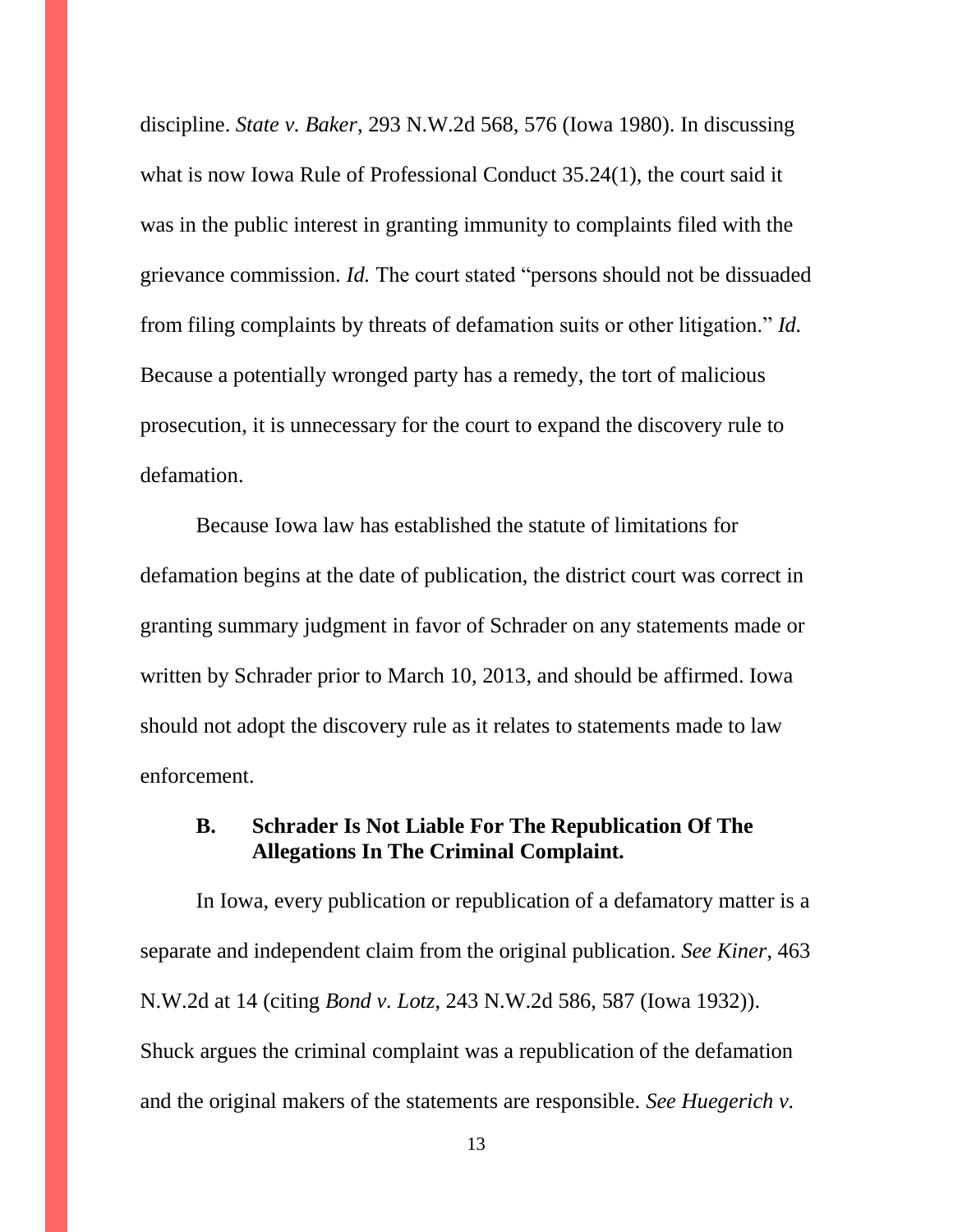*IBP, Inc.*, 547 N.W.2d 216, 222 (Iowa 1996); *Brown v. First Nat'l Bank*, 193 N.W.2d 547, 555 (Iowa 1947) ("Certainly, one who communicates libelous material to a newspaper may not escape liability on the premise urged by the defendant. Repetition or republication by the newspaper would be expected."). The district court in its thorough and well-reasoned opinion found the republication did not affect the statute of limitations. A republication does not toll the statute of limitations, instead a republication entitles the plaintiff to a separate cause of action against the re-publisher, not the original publisher. *See Kiner*, 463 N.W.2d at 14 (finding only one publication fell within the two-year limitation). Schrader's allegedly defamatory statements were republished by a new publisher. Shuck's claims are against that new publisher not Schrader.

Iowa law is unambiguous on the statute of limitations for alleged defamatory statements. A plaintiff has two years from the date of publication to file a claim for each publication. The limitations does not toll for each republication, instead a republication is a new claim against the new publisher with a new statute of limitations. Because the district court's establishment of the statute of limitations was correct, the district court should be affirmed.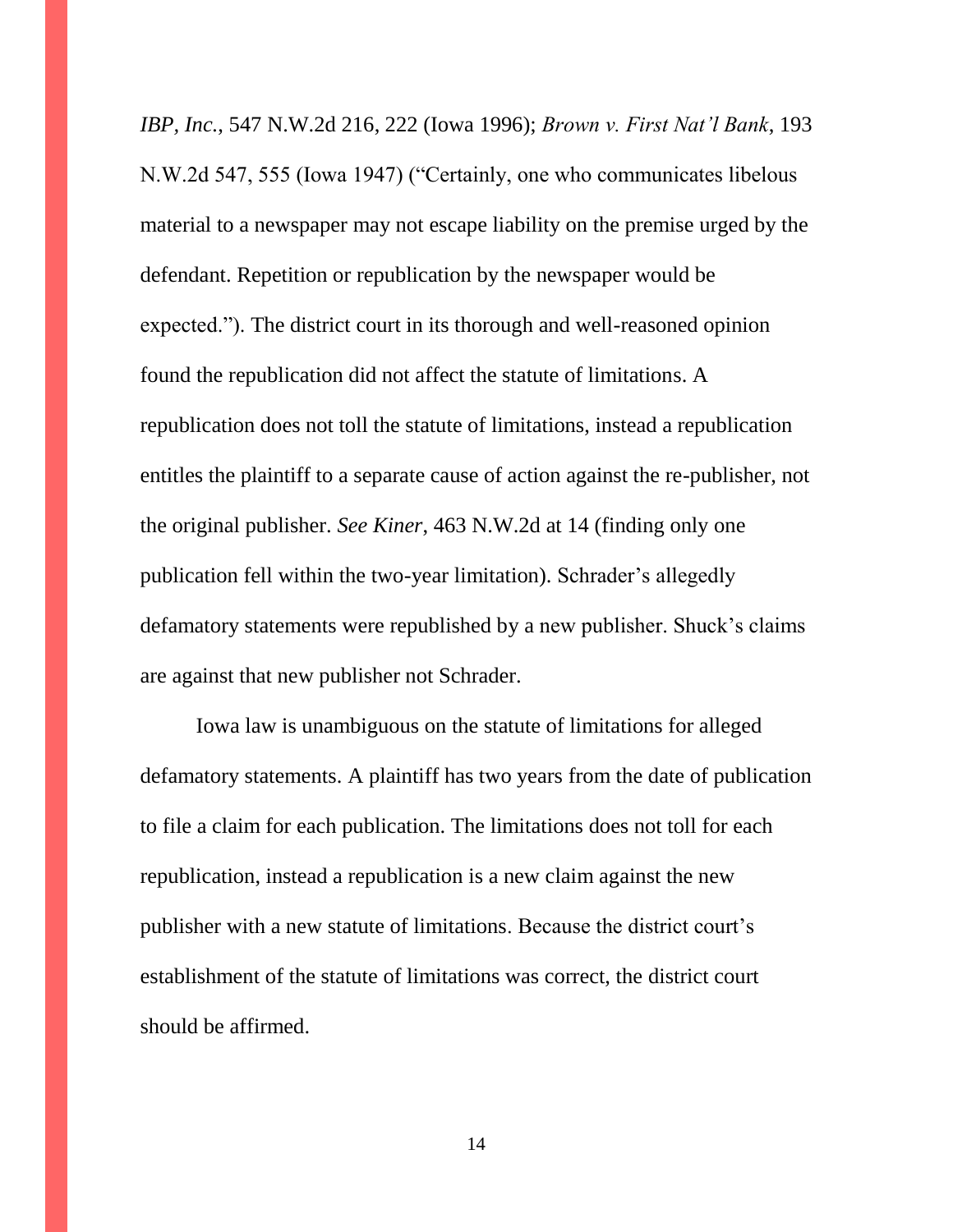## **II. THE DISTRICT COURT WAS CORRECT IN GRANTING SUMMARY JUDGMENT ON SHUCK'S MALICIOUS PROSECUTION CLAIM BECAUSE SHUCK DID NOT SATISFY ALL THE ELEMENTS REQUIRED TO BE SUCCESSFUL IN A MALICIOUS PROSECUTION CLAIM.**

Shuck argues the actions of the defendants' procured prosecution. Shuck's brief does not mention any actions specifically related to how Schrader procured prosecution and therefore the argument is waived. *See* Iowa R. App. P.  $6.903(2)(g)(3)$  ("Failure to cite authority in support of an issue may be deemed waiver of that issue."); *see also Hyler v. Garner*, 548 N.W.2d 864, 876 (Iowa 1996) ("[W]e will not speculate on the arguments [appellant] might have made and then search for legal authority and comb the record for facts to support such arguments.").

To establish a claim of malicious prosecution, Shuck has the burden of proving the following elements:

(1) a previous prosecution, (2) instigation or procurement thereof by defendant, (3) termination of the prosecution by an acquittal or discharge of plaintiff, (4) want of probable cause, (5) malice in bringing the prosecution on the part of the defendant and (6) damage to plaintiff.

*Sarvold v. Dodson*, 237 N.W.2d 447, 448 (Iowa 1976).

The district court focused on the second element, instigation or

procurement of prosecution, in its granting of Schrader's Motion for

Summary Judgment. The district court found providing information to police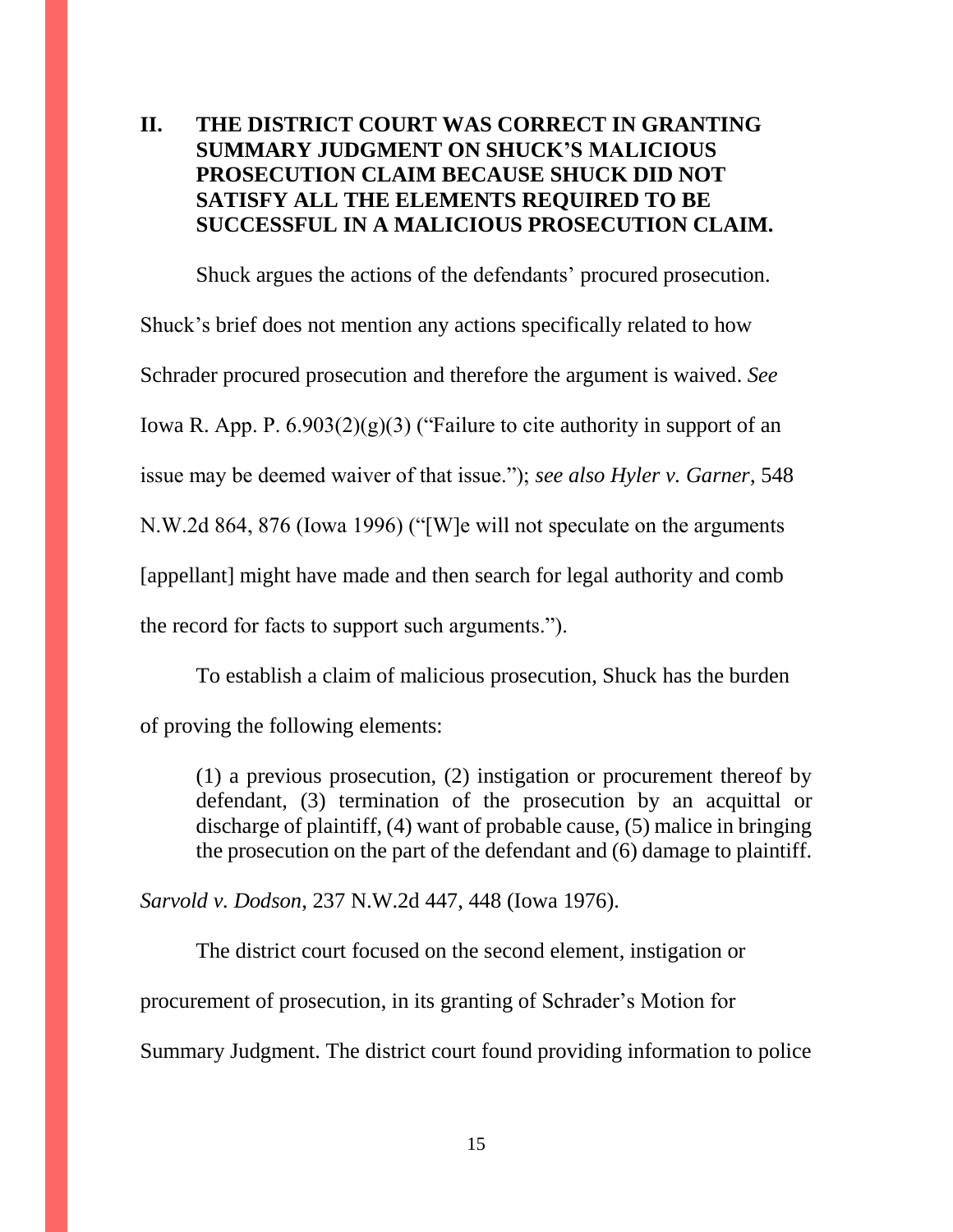did not constitute instigation or procurement of prosecution relying on *Lukecart*, 130 N.W.2d at 723-24. App. 236.

In *Lukecart*, the Iowa Supreme Court held "[t]he giving of the information or the making of the accusation, however, does not constitute a procurement of the proceedings which the third person initiates thereon if it is left to the uncontrolled choice of the third person to bring the proceedings or not as he may see fit." *Id*. at 724 (internal quotations omitted).

Shuck argues Schrader procured prosecution citing to *Winckel v. Von Maur, Inc.*, 652 N.W.2d 453, 460 (Iowa 2002) *abrogated on other grounds by Barreca v. Nickolas*, 683 N.W.2d 111, 121 (Iowa 2004) where the Iowa Supreme Court stated:

As revealed by the quotation from *Lukecart* . . . we have recognized that merely furnishing information to the police is not the instigation of a criminal prosecution. Our cases also recognize, however, that ordinarily the filing of a criminal complaint is the instigation of criminal charges, and indeed, a private person may be an instigator even though that person has not filed a formal complaint.

*Winckel*, 652 N.W.2d at 460.

In *Winckel*, the plaintiff was arrested based on a formal complaint by a store security officer. *Id.* While the complaint was not filed until after the arrest, the arresting officers required the complaint be filed. *Id.* The Iowa Supreme Court found this was "the genesis" of the prosecution. *Id.*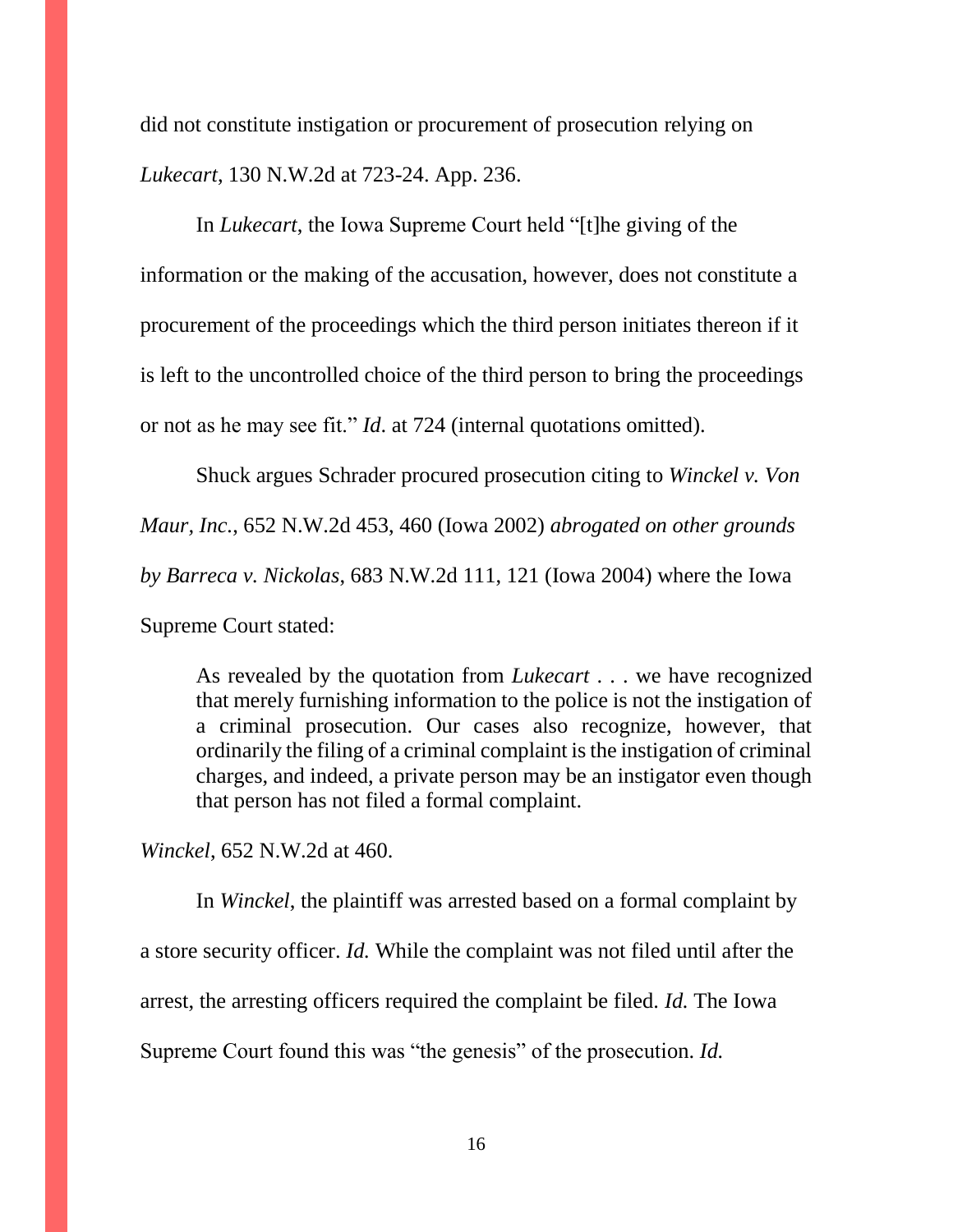The district court correctly found those facts to be distinguishable from the facts in this case. It is undisputed that Schrader met with the Bettendorf Police Department and reported Shuck's potential illegal activity. Yet, Schrader did not file a formal criminal complaint nor did she do anything else to bring about the instigation of the prosecution. Detective Levetzow called her to set up an interview. Detective Levetzow, by affidavit, said the final decision to issue a complaint was made by the Bettendorf Police Department. App. 236. In *Lukecart*, the court was aware about the important balance between protecting "individuals from the harassment of improper charges . . . but . . . cannot go so far as to say that whenever a prosecution fails those who called for an investigation or gave testimony are liable for malicious prosecution." *Lukecart*, 130 N.W.2d at 723. That is what happened here, information was brought to law enforcement, law enforcement did an investigation and then decided to prosecute.

The Iowa Court of Appeals dealt with a similar situation in *McLaughlin v. Ranschau*, No. 10-0102, 2010 WL 3503543, at \*1 (Iowa Ct. App. Sept. 9, 2010). Ronald McLaughlin and his sister, Ruthanne Ranschau, became involved in a "tense situation" which resulted in Ruthanne reporting the incident to the police and Ronald being charged with two misdemeanors.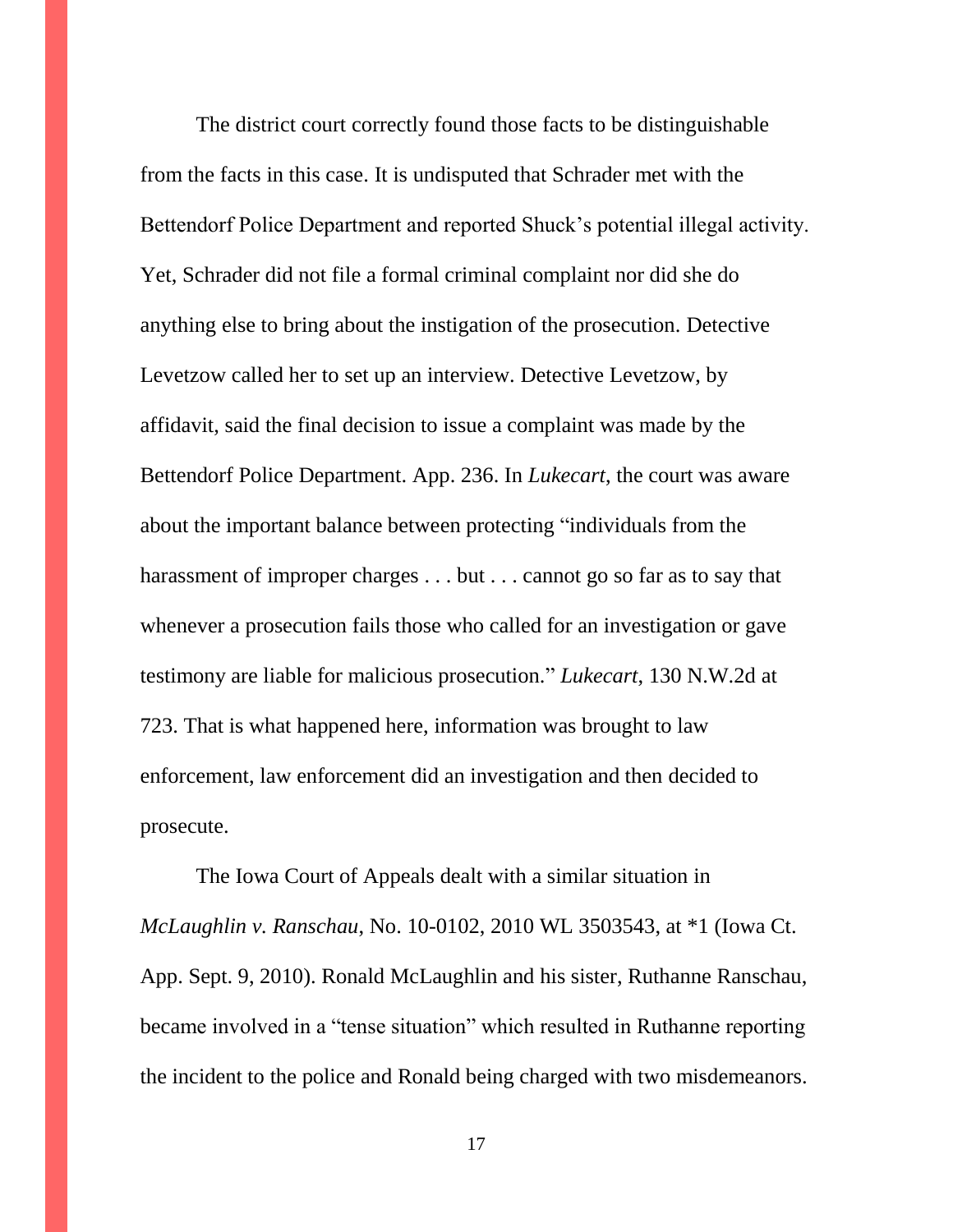*Id.* Ronald was prosecuted and acquitted. *Id.* He then brought a malicious

prosecution charge against his sister. The court noted the following language

from the Restatement (Second) of Torts § 653 cmt. g at 409 (1977):

When a private person gives to a prosecuting officer information that he believes to be true, and the officer in the exercise of his uncontrolled discretion initiates criminal proceedings based upon that information, the informer is not liable under the rule stated in this Section even though the information proves to be false and his belief was one that a reasonable man would not entertain. The exercise of the officer's discretion makes the initiation of the prosecution his own and protects from liability the person whose information or accusation has led the officer to initiate the proceedings.

If, however, the information is known by the giver to be false, an intelligent exercise of the officer's discretion becomes impossible, and a prosecution based upon it is procured by the person giving the false information. In order to charge a private person with responsibility for the initiation of proceedings by a public official, it must therefore appear that his desire to have the proceedings initiated, expressed by direction, request or pressure of any kind, was the determining factor in the official's decision to commence the prosecution, or that the information furnished by him upon which the official acted was known to be false.

*Id.* at \*3. The court found Ruthanne did not procure or instigate the

investigation and McLaughlin failed to prove this required element. *Id.*

("Ruthanne's call to the police and her disclosure of what happened at

Vaughn's house—which was corroborated by other witnesses including

Ronald himself—does not support a finding of procurement of a malicious

prosecution.").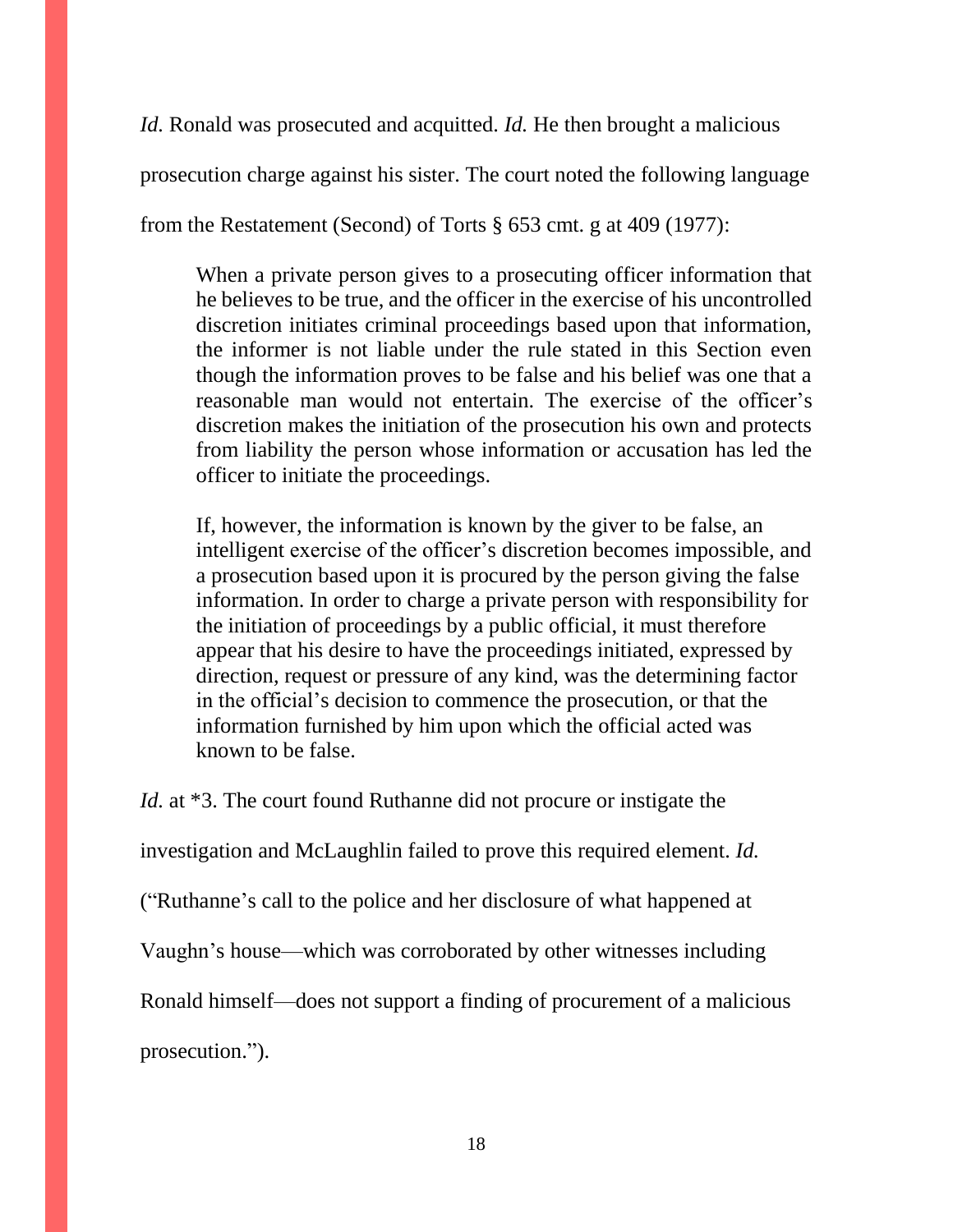In this case, the district court found Schrader did not coerce or pressure the Bettendorf Police Department to file a complaint. Shuck makes no allegations on appeal that Schrader provided any false information and thus he has waived any claim to that argument. *State v. Adney*, 639 N.W.2d 246, 250 (Iowa Ct. App. 2001) ("When a party, in an appellate brief, fails to state, argue, or cite to authority in support of an issue, the issue may be deemed waived.").

Because Shuck is unable to prove Schrader instigated or procured his prosecution, Shuck failed to prove all the required elements necessary for malicious prosecution and the district court's granting of Schrader's Motion for Summary Judgment on this claim should be affirmed.

### **CONCLUSION**

The district court was correct in granting partial summary judgment on Shuck's defamation claim as Iowa law is unambiguous that the statute of limitations for defamation actions is two years and the statute begins to run at the date of publication. Iowa has previously rejected the application of the discovery rule to defamation cases and the court should not adopted the discovery rule. Finally, the filing of a formal complaint is not a republication by the original publisher for the purposes of defamation.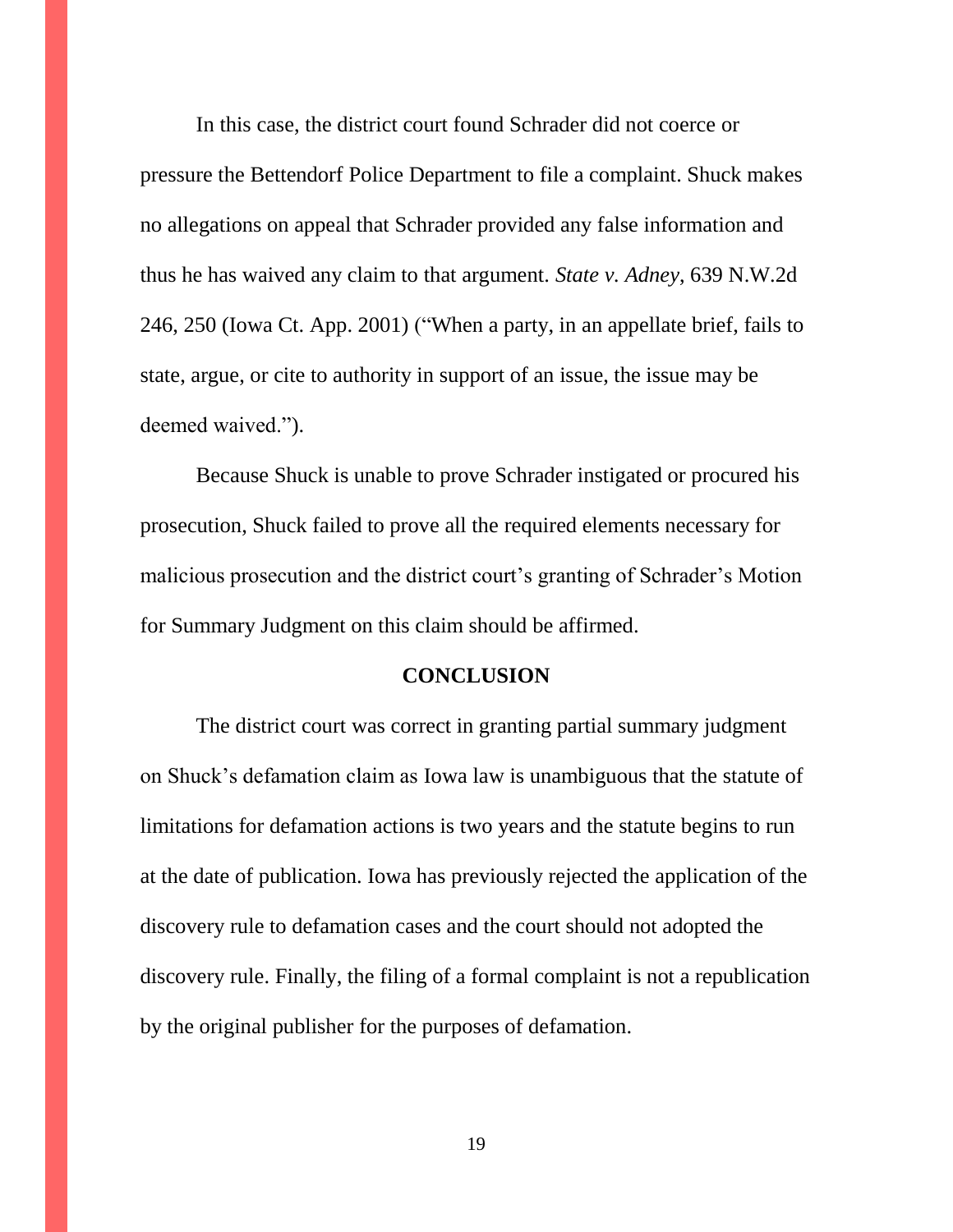The district court was correct in granting summary judgment on Shuck's malicious prosecution claim as Schrader's report of potentially illegal activity does not constitute instigation or procurement of prosecution.

Therefore, Defendant Schrader request the district court be affirmed.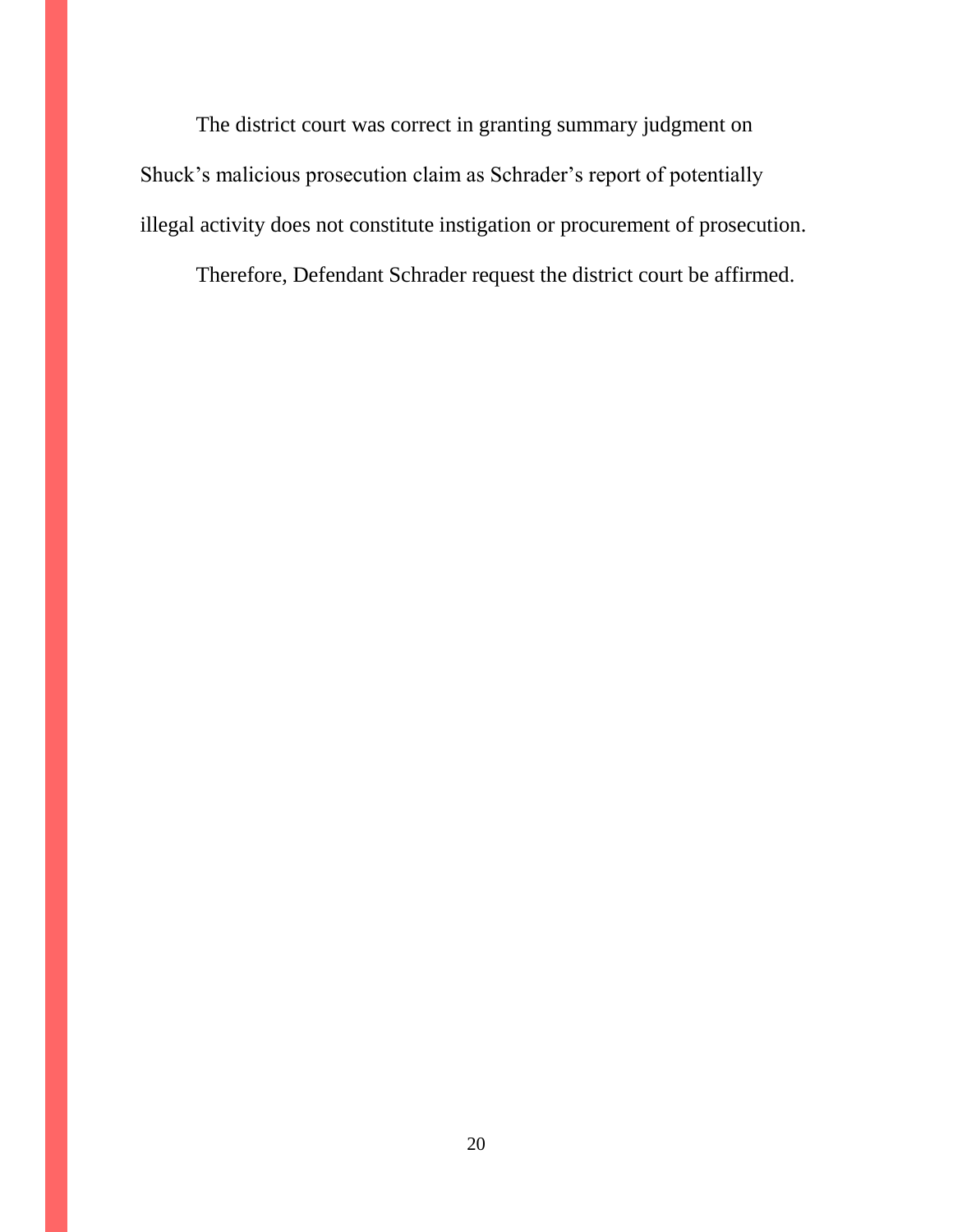# **REQUEST FOR NON-ORAL SUBMISSION**

Defendant-Appellee Schrader believes this case can be decided on the briefs without the assistance of oral argument. However, if oral argument is granted, the Appellee requests the opportunity to be heard.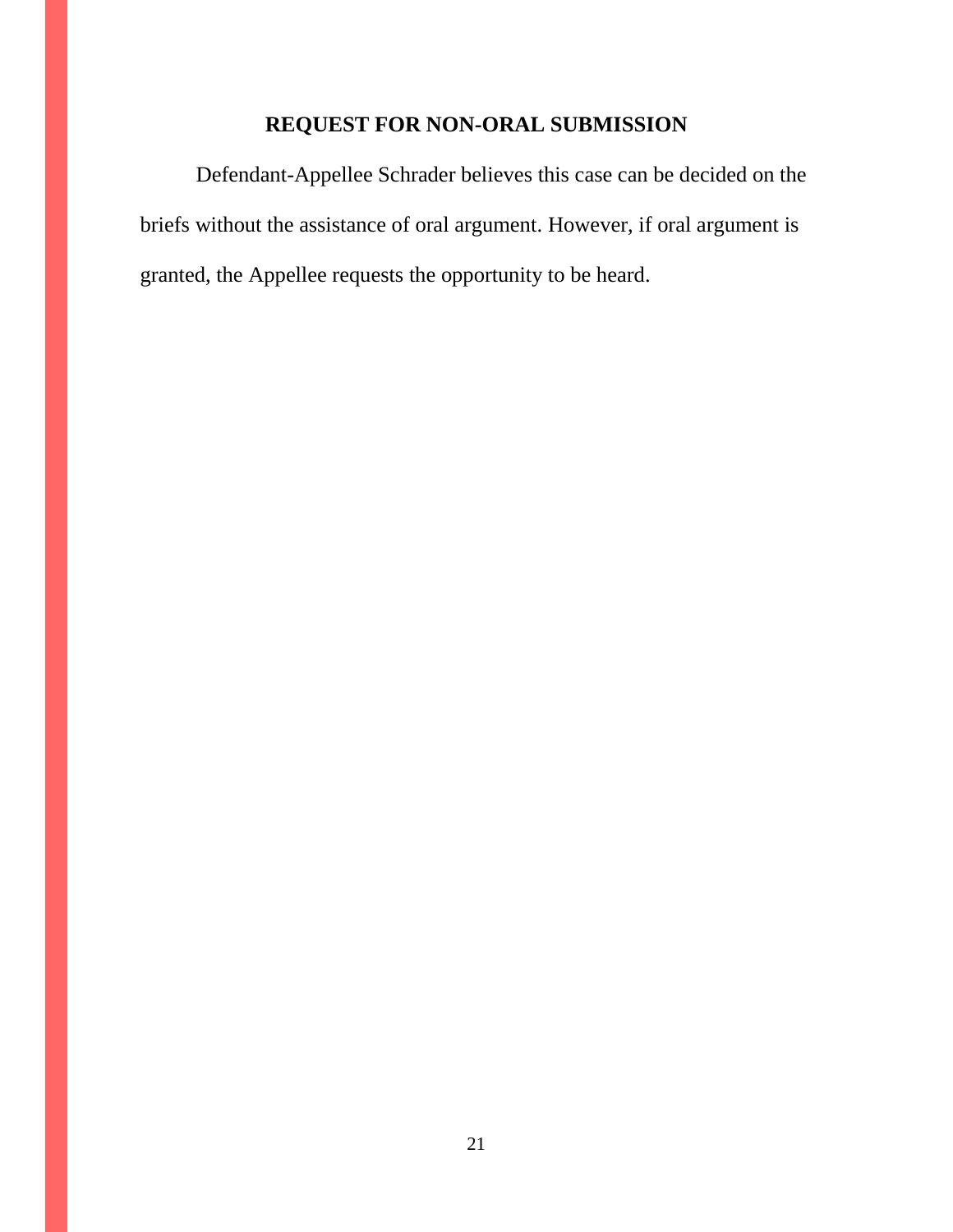### **CERTIFICATE OF FILING AND SERVICE**

I hereby certify that on January 23, 2017, I electronically filed the

foregoing Appellee's Final Brief with the Clerk of the Supreme Court by

using the Iowa Electronic Document Management System (EDMS), which

will send notice of electronic filing to the following:

Peter C. Riley Tom Riley Law Firm, P.L.C. 4040 First Avenue NE P.O. Box 998 Cedar Rapids, Iowa 52406-0998 E-mail: [peterr@trlf.com](mailto:peterr@trlf.com) ATTORNEY FOR PLAINTIFFS LINDA LINN, and MARK SHUCK

Elliott R. McDonald III McDonald, Woodward & Carlson, P.C. 3432 Jersey Ridge Road Davenport, Iowa 52807 E-mail: [emcdonald3@mwilawyers.com](mailto:emcdonald3@mwilawyers.com) ATTORNEY FOR DEFENDANT PAT MONTGOMERY

Paula L. Roby Dan Childers Nicholas J. Kilburg Elderkin & Pirnie, P.L.C. 316 Second Street SE P.O. Box 1968 Cedar Rapids, Iowa 52406-1968 E-mail: [proby2@elderkinpirnie.com](mailto:proby2@elderkinpirnie.com) E-mail: [dchilders@elderkinpirnie.com](mailto:dchilders@elderkinpirnie.com) E-mail: [nkilburg@elderkinpirnie.com](mailto:nkilburg@elderkinpirnie.com) ATTORNEYS FOR DEFENDANT BRAD ALLEN

Per Rules 6.106(1) and 6.701, this constitutes service for purposes of the

Iowa Court Rules.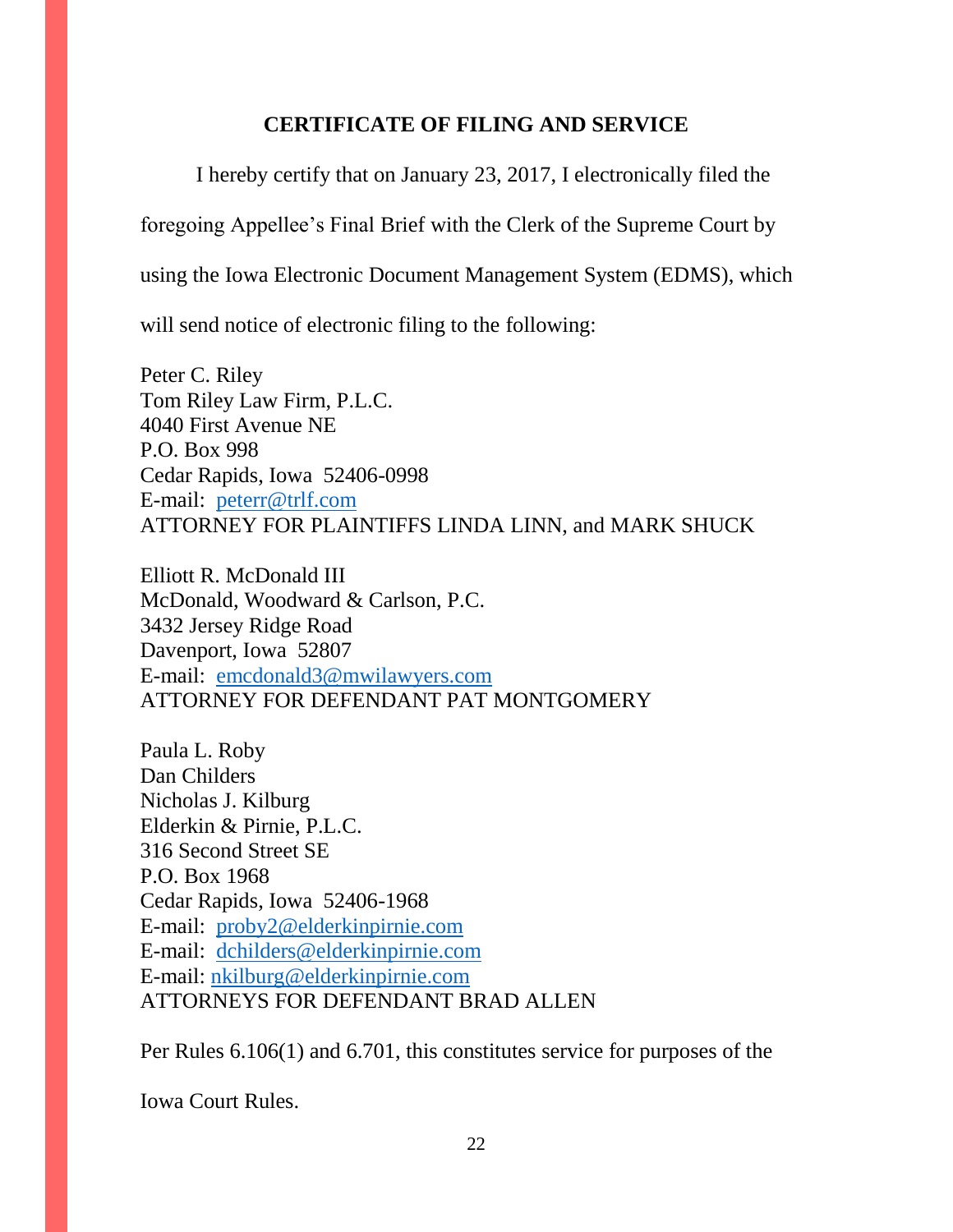/s/ Aaron W. Lindebak Aaron W. Lindebak Attorney for Defendant-Appellee Christy Schrader